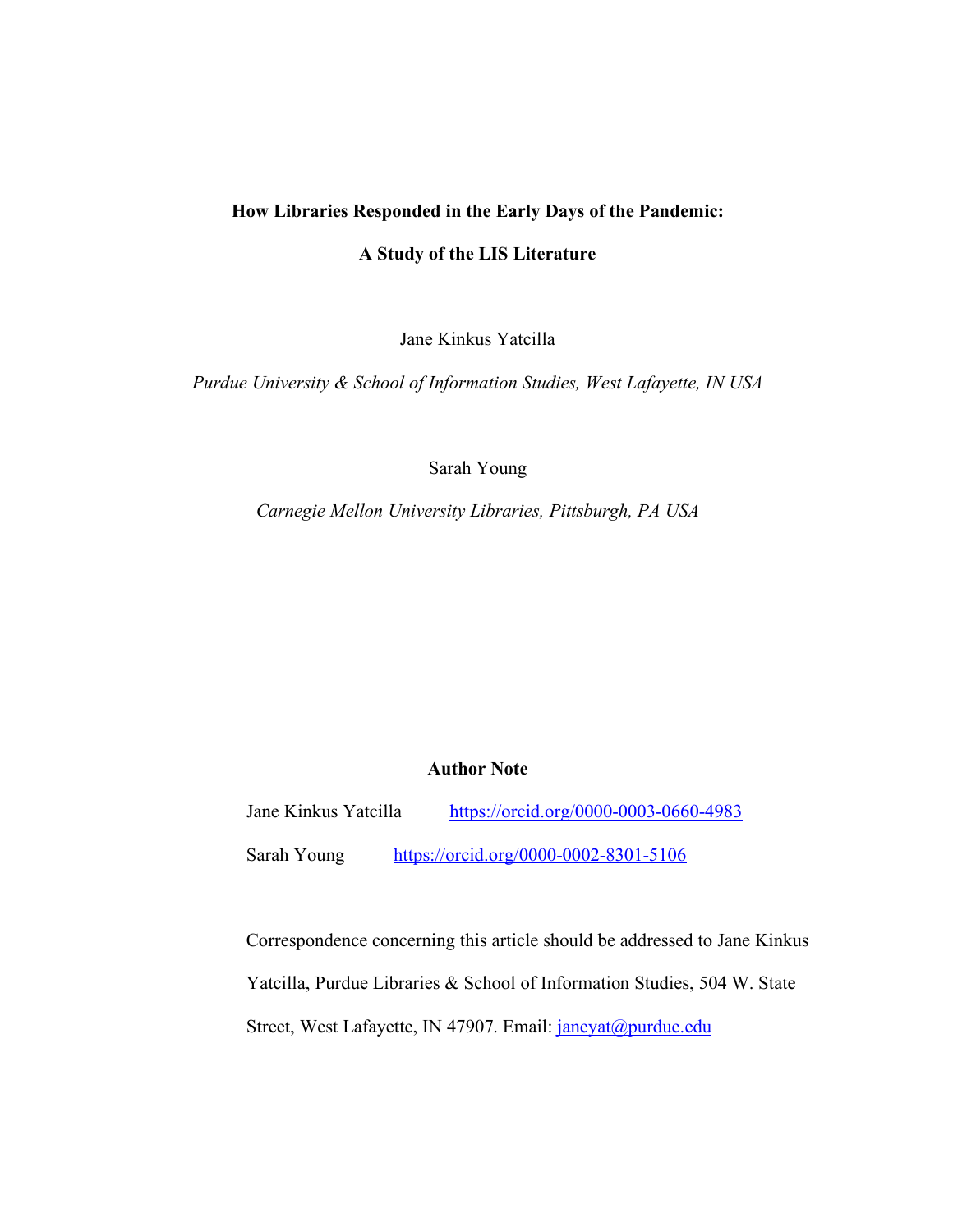# **How Libraries Responded in the Early Days of the Pandemic: A Study of the LIS Literature**

As we emerge from an unprecedented pandemic that saw closure of libraries, schools, and universities worldwide, we can begin to assess potential lasting impacts on institutions, professions and communities. Through a rapid bibliometric study of COVID-19-related library publishing, we provide a first glimpse into the impacts of the pandemic on library operations, services, collections, and the workforce. We identified and analyzed 237 journal articles published in 2020 about libraries and the pandemic. These articles indicate broad cross-sectoral, global impacts on libraries and librarianship. Our analysis provides a baseline for future research on lasting effects of the pandemic on the field.

Keywords: bibliometrics; COVID-19; COVID; libraries; text analysis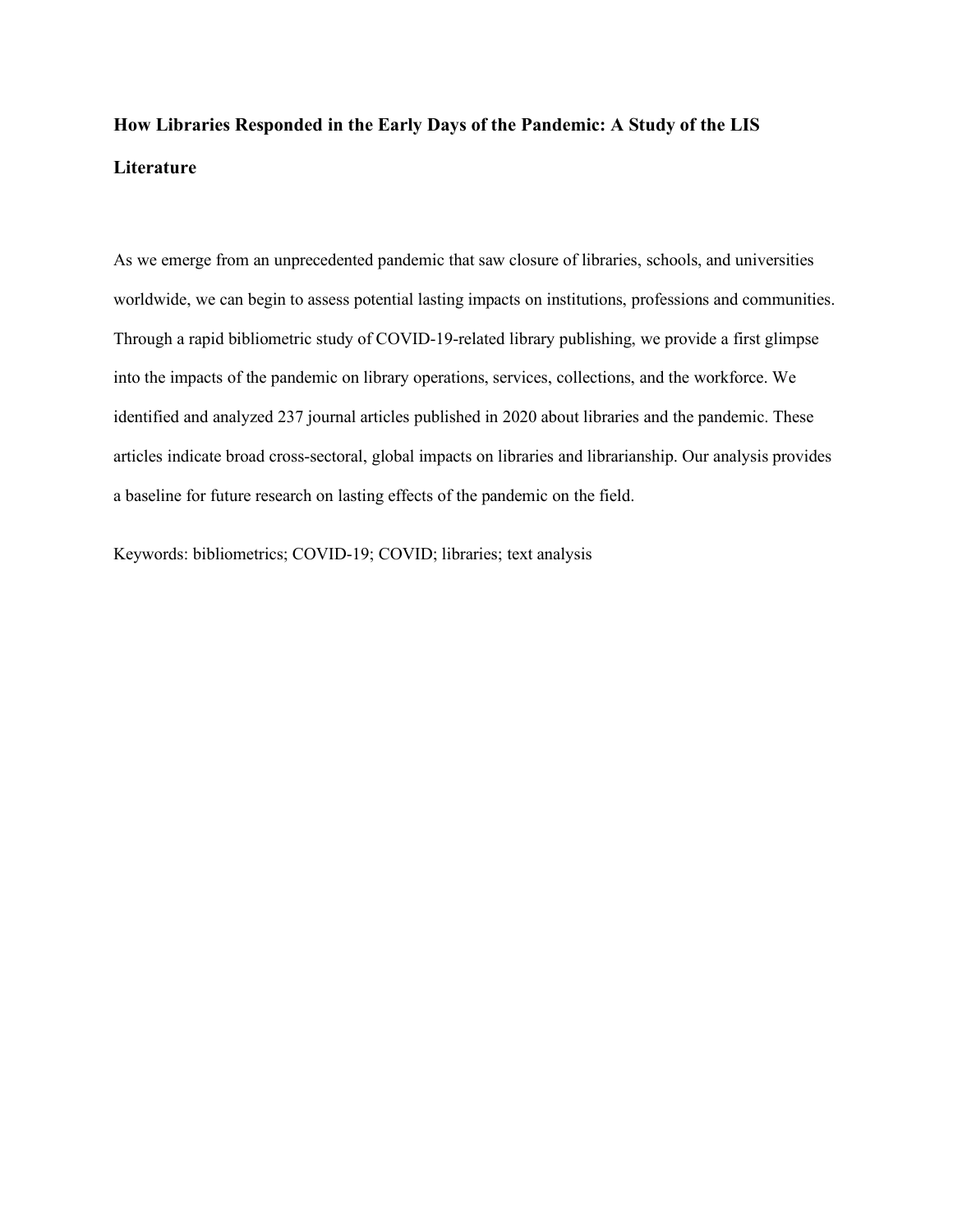# **Introduction**

In early 2020, workplaces worldwide were forced to shift from the status quo to a new reality, faced with a global pandemic that has had immense impacts we have yet to fully understand. It is likely that few professions will emerge unchanged on the other side of the pandemic, and certainly librarianship is no exception.

2015; Thomas et al., 2020). With the shift to digital research and scholarship, libraries took on new roles and established infrastructure to support research data and publishing (Corrall, 2012; Libraries and librarianship are not new to dramatic, transformational change. The development of the internet and the shift from print to digital information both compelled libraries and librarians to reimagine their role in the world, to transform collections, spaces, services and organizations, and to redefine their occupational identity (Nelson & Irwin, 2014). The ways students read and learn have changed, with significant implications for the format and delivery of academic and school library collections and information literacy instruction (Durant, Salo, 2010). Public libraries have also reframed their role in society, working to bridge the digital and technology divide, providing internet access, education and assistance (Jaeger et al., 2012).

This technological shift has happened relatively slowly over the course of years, if not decades, and is irreversible and transformative. The pandemic by comparison has been an abrupt and unpredictable disruption, with at least a possibility of returning to pre-pandemic normalcy. However, many predict lasting changes. The forced shift to remote work in many professions has shed light on its impact on productivity, employee well-being, business expenditures and more. A survey found that almost 2/3 of workers in the U.S. who worked remotely during the pandemic would prefer to continue remote work, at least part of the time, post-pandemic (Brenan, 2020), and organizational leaders largely support this change (Courtney, 2020). Conferences and events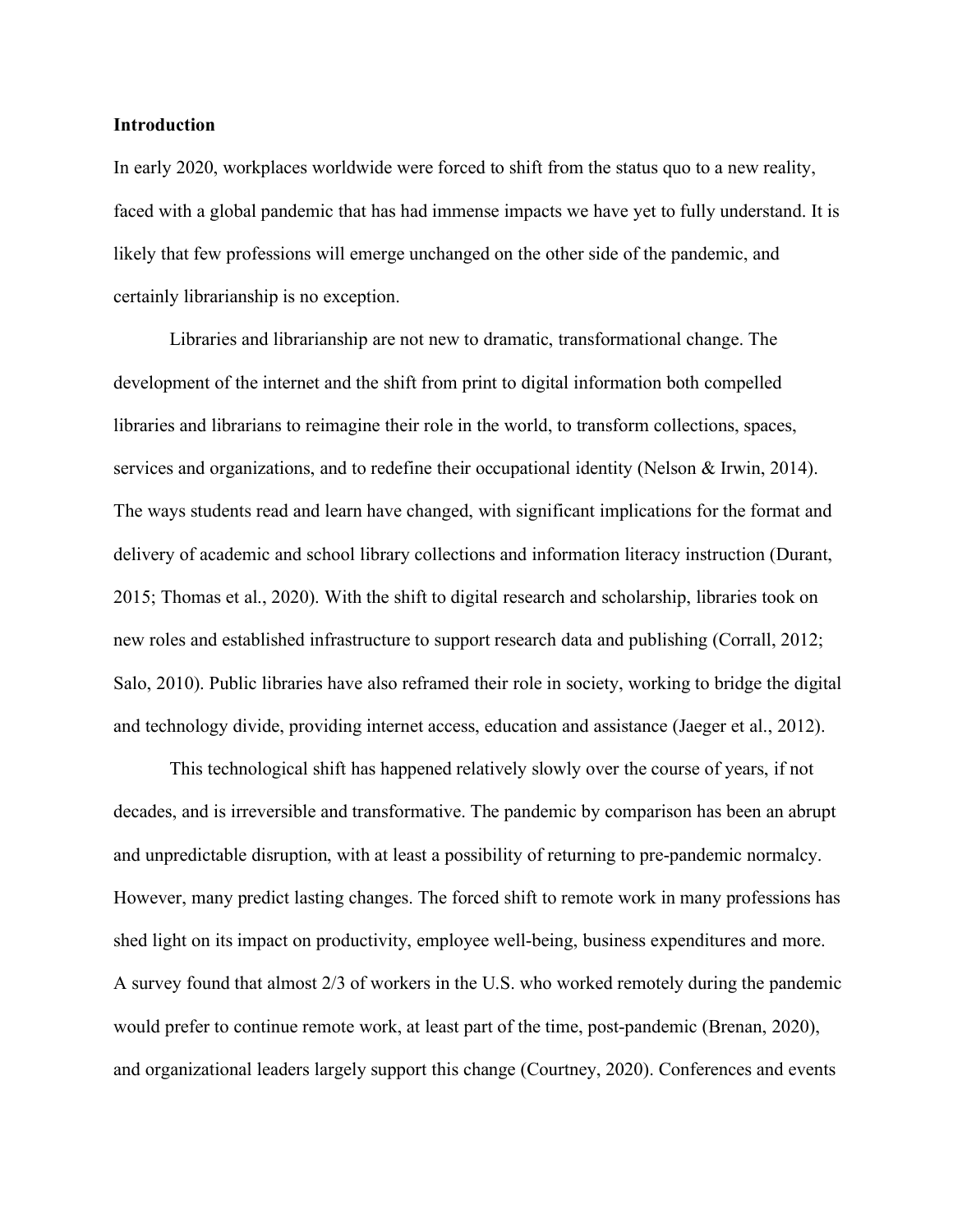were also forced to go virtual, with many unforeseen benefits that might lead to permanent change. Virtual programming can be more inclusive, less expensive and can lower the environmental impact associated with long-distance travel (Liu, 2020). Moreover, the expedited shift to more AI-driven technology and automation across sectors has profound implications for the future of work and business, both positive and negative (Muro et al., 2020).

So how have libraries been impacted by the COVID-19 pandemic and how might these impacts leave a permanent mark on the work and role of libraries and the profession? The current study aims to address this question through a bibliometric examination of library publishing during the pandemic year of 2020. By looking at pandemic-related library literature, we develop establish a baseline for future research on the pandemic's lasting impacts. How librarians have organizational and professional pandemic response and the associated changes, adaptations, and a snapshot of the myriad ways in which libraries have been impacted by the pandemic, and written and published about their pandemic experience should reflect key aspects of the role and identity shifts that could lead to long-term change.

#### **Objective**

This study seeks to establish how the COVID-19 pandemic initially affected libraries, and how libraries responded, as reflected by the 2020 publications that appeared in the library and information science literature.

# **Methods**

We searched two databases, Library, Information Science and Technology Abstracts (EBSCO) and Library Literature and Information Science Full-Text (EBSCO) using the search string (covid-19 or covid19 or covid or coronavirus or 2019-ncov or sars-cov-2 or cov-19 or pandemic), limited to publication year 2020, the facet "Scholarly (Peer Reviewed)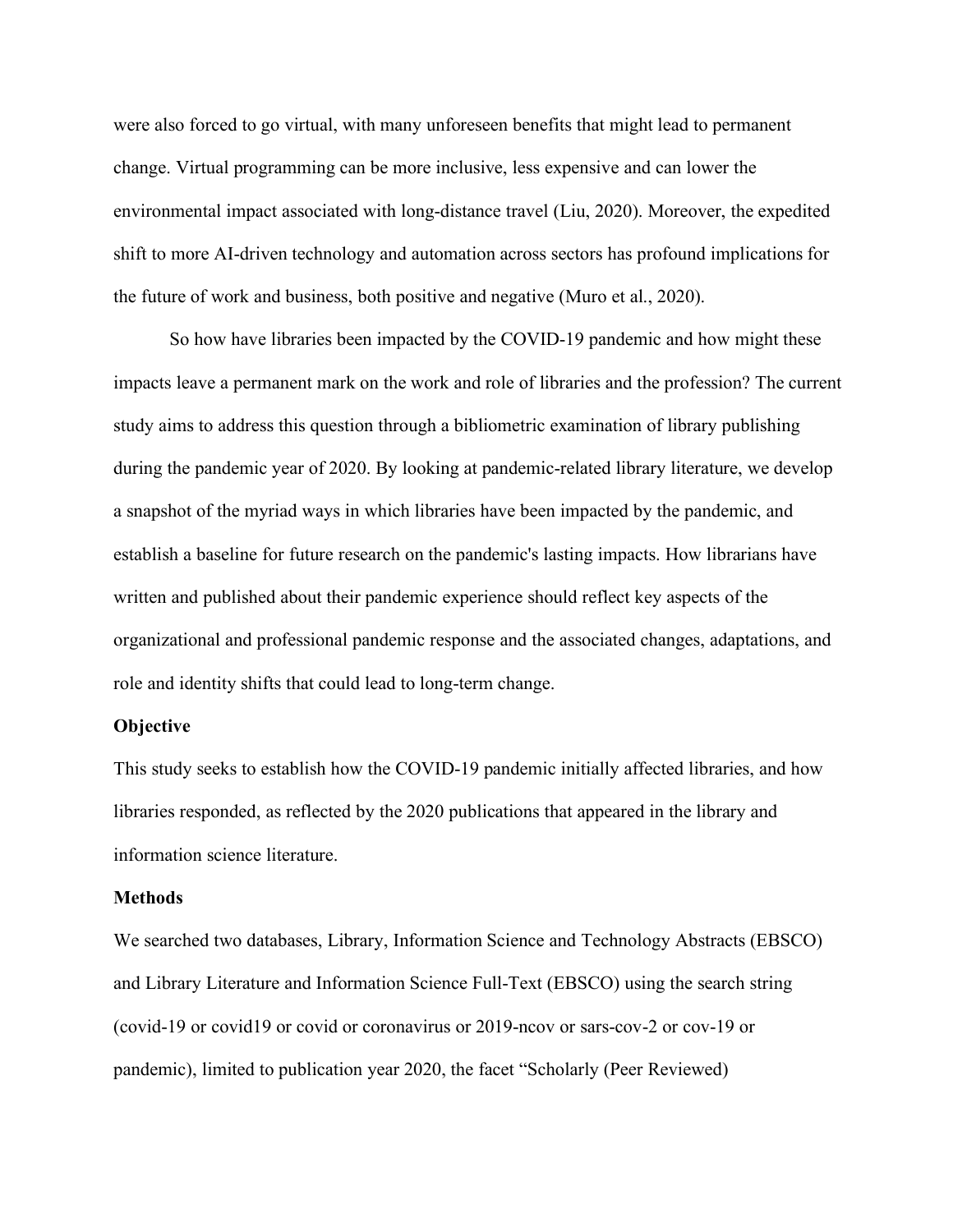Journals," and language=English. After removing duplicates, 798 article citations and abstracts remained.

To establish thematic codes that describe the data set, each author separately coded a random selection of titles/abstracts of 34 articles, then combined and edited their codes to create one coding schema that included library type, major themes of the articles, country, and whether the article was based on empirical data. Articles were coded for one or more topics based on a reading of the titles and abstracts. The titles/abstracts and coding schema were uploaded to the SysRev platform (https://sysrev.com/) for coding analysis. Articles were excluded from the study if they were not explicitly about libraries or the COVID-19 pandemic. Additional tools used data from the included articles. included OpenRefine for data clean-up, and VantagePoint software for extracting bibliometric

# **Results**

Through the coding process, 237 articles were included for final analyses.

(n=88, 37.13%) did not specify a type of library in the title or abstract. Academic libraries were represented by 69 articles (29.11%), and medical or health libraries and school libraries were law libraries (n=7, 2.95%), LIS education (n=5, 2.11%), and other types of library settings (n=5, Many types of libraries were included in the data set. The largest proportion of articles represented by 23 articles each (9.7%). Public libraries (n=18, 7.59%), archives (n=7, 2.95%), 2.11%) were recorded.

Many countries were also represented in the data set, although a majority of articles (n=133, 56.11%) contained no mention of country in the article titles or abstracts. The United States were specified in 62 articles (26.16%), followed by Australia (n=5, 2.11%) and Germany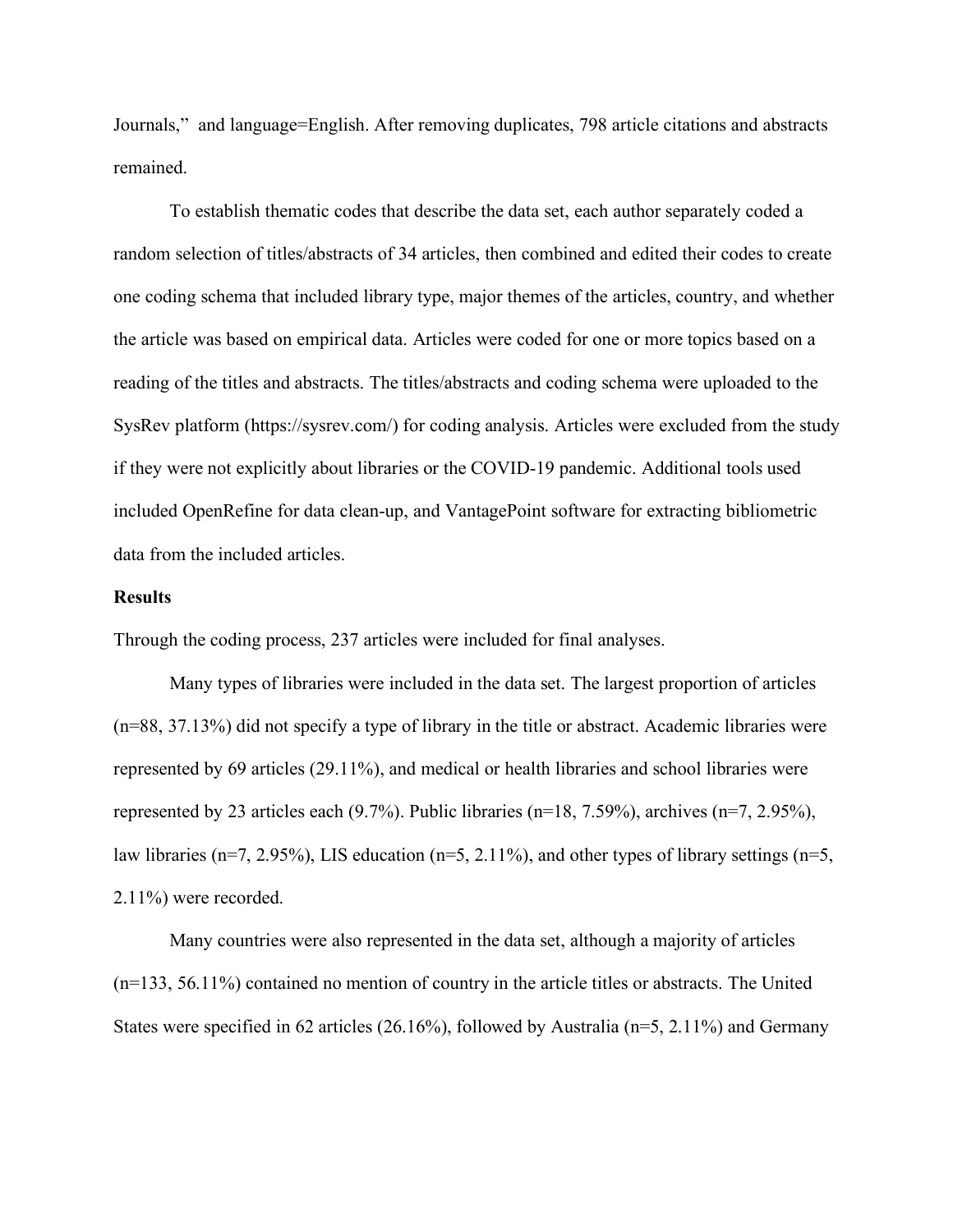(n=4, 1.69%). An additional 26 countries from North America, South America, Europe, Asia, and Africa were mentioned across 37 articles.

The top five topics that emerged from hand coding, independent of library type, included Remote Services (n=44, 18.57%), Collection Development (n= 42, 17.72%), Remote Work  $(n=31, 13.08\%)$ , Teaching and Instruction  $(n=31, 13.08\%)$ , and Health and Well-Being  $(n=27, 13.08\%)$ 11.39%). The topic of 17 articles (7.17%) was coded as Non-specific based on the title and abstract. Topics with fewer than five occurrences in the data set were aggregated into "Other" in Figure 1; these topics included Conferences (n=4); Community engagement and Search methods (n=3 each); Cataloging, Documenting the pandemic, Historical perspective, Impact on the profession, and Information management (n=2 each); Evidence synthesis, Genealogy as pastime, Government information, Information technology, Metadata, and Reference services (n=1 each). See **Figure 1** for additional topics of importance across the entire data set. **Figures 2-5** illustrate libraries. the most important topics for Academic, Medical and health sciences, School, and Public

(n=144) of the total. The leading journal was *Against the Grain* (n=26, 10.97%), followed by *Libraries: The Journal of the Association for Library Service to Children* (n=8, 3.38%), and *International Information & Library Review* (n=8, 3.38%). The remaining 93 articles (39.24%) were published in 50 journals that ranged from coverage of academic or public libraries, to state or regional library associations or professional organizations, to electronic resources, information Nineteen journals each published at least five articles in the dataset, representing 60.76% *Teacher Librarian* (n=11, 4.64%), *Digital Library Perspectives* (n-10, 4.22%), *Children &*  management, reference work, access services, cataloging, and more. See **Appendix 1** for a complete listing of journals that appeared in the dataset.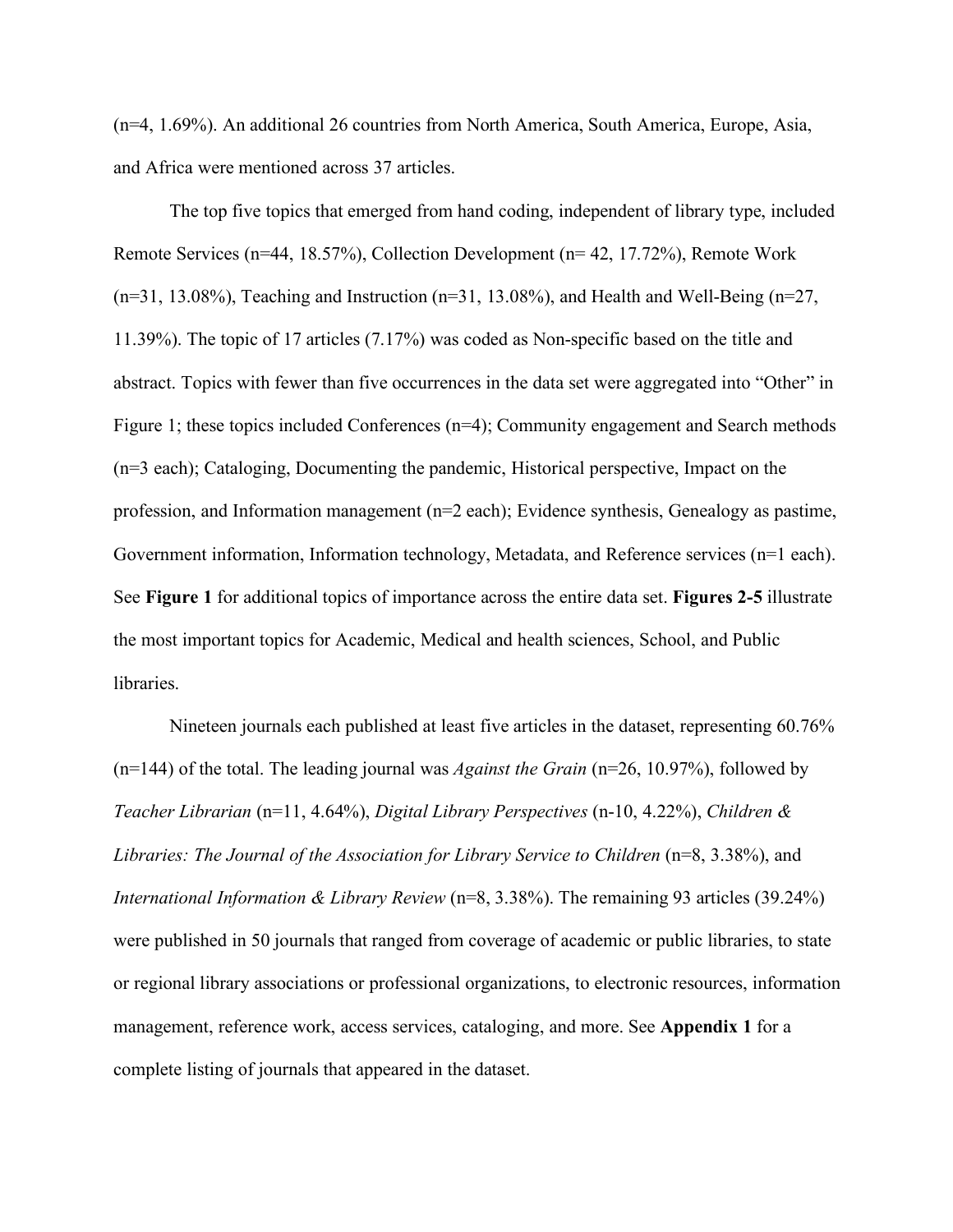With regard to study type, each article was coded according to whether it was based upon Empirical Research, Non-empirical, or Unclear. Of the total, 28 articles (11.81%) were based upon empirical methods, 200 (84.39%) were not based upon empirical methods, and we were unable to determine the case for 9 articles (3.80%).

### **Discussion**

# *Impact on scholarly publishing*

This analysis of LIS journal articles published in 2020, during the first months of the COVID-19 pandemic, demonstrates that the pandemic affected virtually all types of libraries, and all aspects of librarianship, all over the world. This is evident from the variety of library types, library are peer-reviewed--57.6% of journals in Library Literature and Information Science Full-Text Technology abstracts are peer reviewed (*Title Lists | EBSCO*, n.d.)—yet the rapidity with which COVID-19-related articles appeared in the LIS literature implies that, in many cases, the peer review process was relaxed or omitted as librarians swerved from largely in-person services and programming to an online environment. This parallels the expedited publication processes for understand the virus, how it is transmitted, and how to fight it (Bagdasarian et al., 2020). In fact, invalid results that are the product of rushed research and relaxed peer review has been likened to a virus itself in that, if it is shared ("replicated") enough, it too can cause a global disruption (Morgensen, 2020). This rush to publish COVID-19-related research also parallels, to a degree, services, and countries reflected by the data set. Many of the journals publishing these articles are peer reviewed, while 57.8% of journals indexed in Library and Information Science and COVID-19 scientific articles in traditional journals and preprint servers as researchers raced to the process of unethical or "predatory" Open Access publishers, and may have inadvertently provided an environment where such publications can flourish (Teixeira da Silva, 2020). The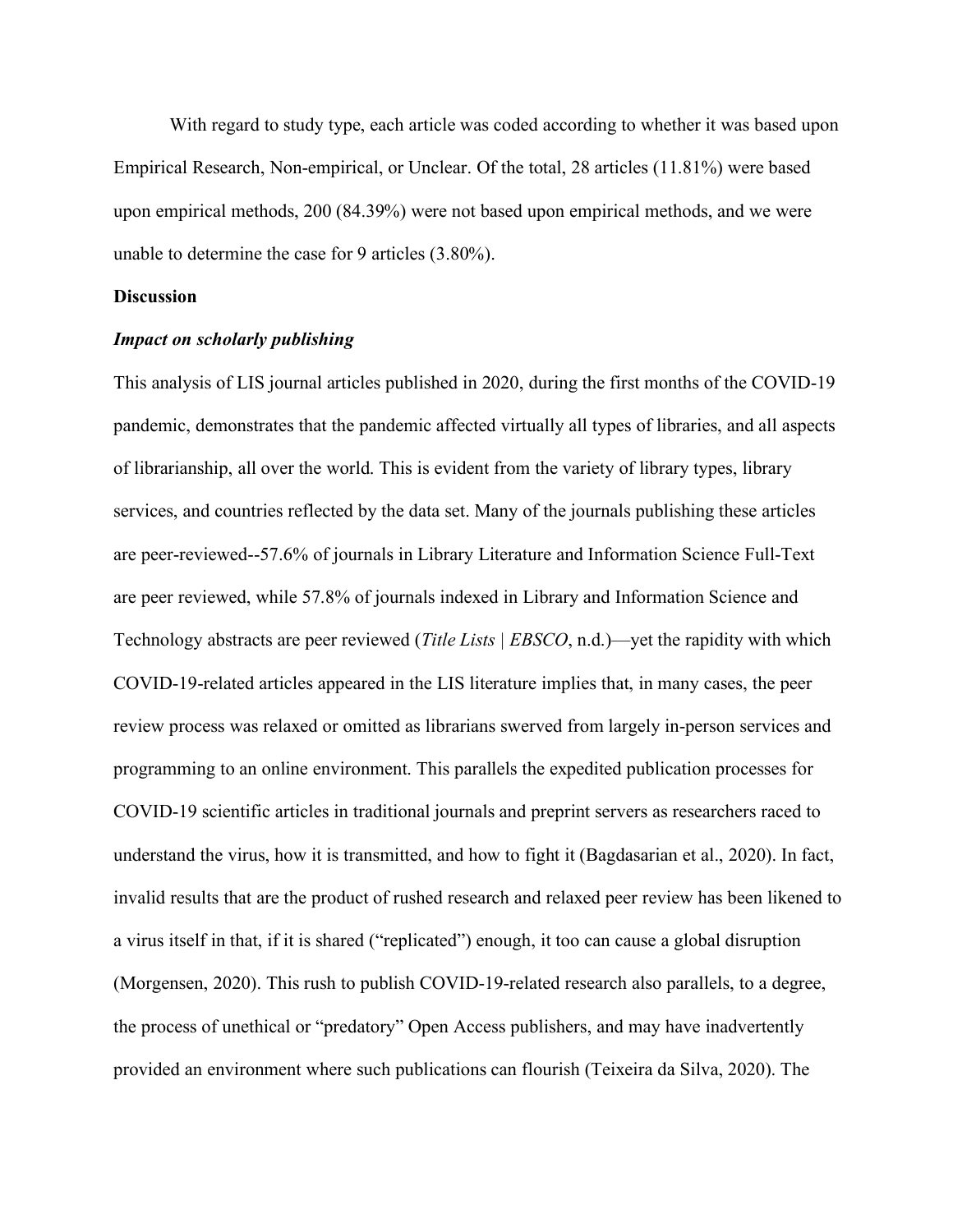expedited publication process of the pandemic is a potential threat to good science, and going forward will require constant monitoring, and retrospective assessment, for quality control.

The quick shift to focusing on how libraries could continue to function and remain relevant during a pandemic-induced social lockdown also explains the large percentage of this global crisis (e.g., Fritz et al., 2020; Garner & Logue, 2020; Limpitlaw et al., 2020). So perhaps it *is* surprising that 28 COVID-19/pandemic-related articles were based on empirical in the abstract (Beširević, 2020; Buschman, 2020; Mashiyane et al., 2020). Of the COVIDarticles that were not based on empirical methods. For example, at least eleven articles in the included data set were identifiable as editorials from words in the title or abstract, yet were retrieved through a search limited by the facet "Scholarly (Peer Reviewed) Journals," a search strategy one would expect to exclude editorial content. Many other articles were formatted as opinion or advice pieces, or as quick case studies about how a library or department responded to while it is not so surprising that many non-empirical articles were published during this time, data and managed to be published within the several months. A few of these appear to represent studies that were conducted before the pandemic but included a brief reference to the pandemic related research articles, several were based on content analysis of library subject guides, Tweets, or other library communications (Fraser-Arnott, 2020; Saavedra-Alamillas et al., 2020; Wang & Lund, 2020). A few were based on questionnaire or survey data (Cox & Brewster, 2020; Majanja, 2020; Tammaro, 2020), while some bibliometric studies examined the COVID-19 literature (Älgå et al., 2020; Ram, 2020; Rong et al., 2020).

# *Impact on library services, teaching and instruction*

As a service profession, one of the greatest challenges during the pandemic for libraries of all types has been maintaining continuity in reference, teaching, access and other services to patrons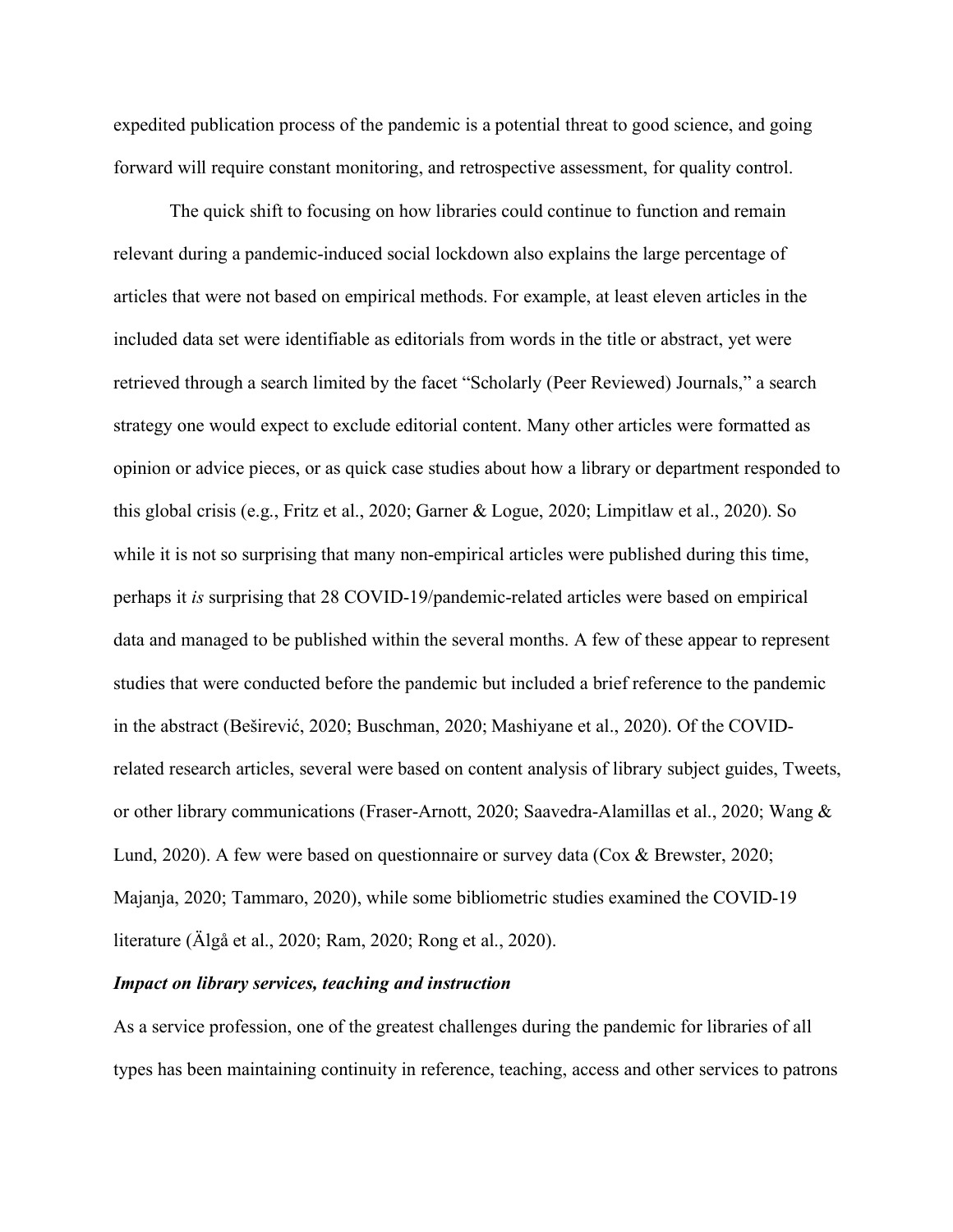with physical libraries being closed or under the constraints of limited access or capacity. This is reflected in the fact that the large majority of publishing on COVID-19 topics in the library literature in 2020 was related to services, including teaching, instruction and public programming.

For public libraries, remote services, including a shift to virtual programming and changes in marketing and outreach approaches, emerged as important topics in the literature. Public librarians noted exponential increases in the use of Overdrive for e-book reading and an increased reliance on the libraries' electronic collections to support remote learning from home for school-aged children (Goddard, 2020). Shifting programs like story time, book clubs and libraries (Goddard, 2020; Grassel, 2020; Lesku et al., 2020). summer reading to virtual environments was also a challenge successfully met by many public

one-shot information literacy sessions for the virtual environment (e.g., Joe, 2020; Mehta & Wang, 2020). This also meant significant contingency planning and increased agility to adapt on a moment's notice as university policies and procedures changed by the day (Limpitlaw et al., flexibility to students and faculty unable to return to campus with little notice (Ma, 2020; Temiz For academic, medical and health libraries, remote services meant shifts to more virtual reference models, finding innovative ways to enable access to print collections, and rethinking 2020). Library policies like overdue fines, loan periods and renewals were revised to provide & Salelkar, 2020).

# *Impact on collections*

While many libraries, particularly academic libraries in colleges and universities, have shifted toward electronic collections in recent years, the pandemic was a stark reminder to many about the importance of collections accessibility and the constraints of copyright, licensing and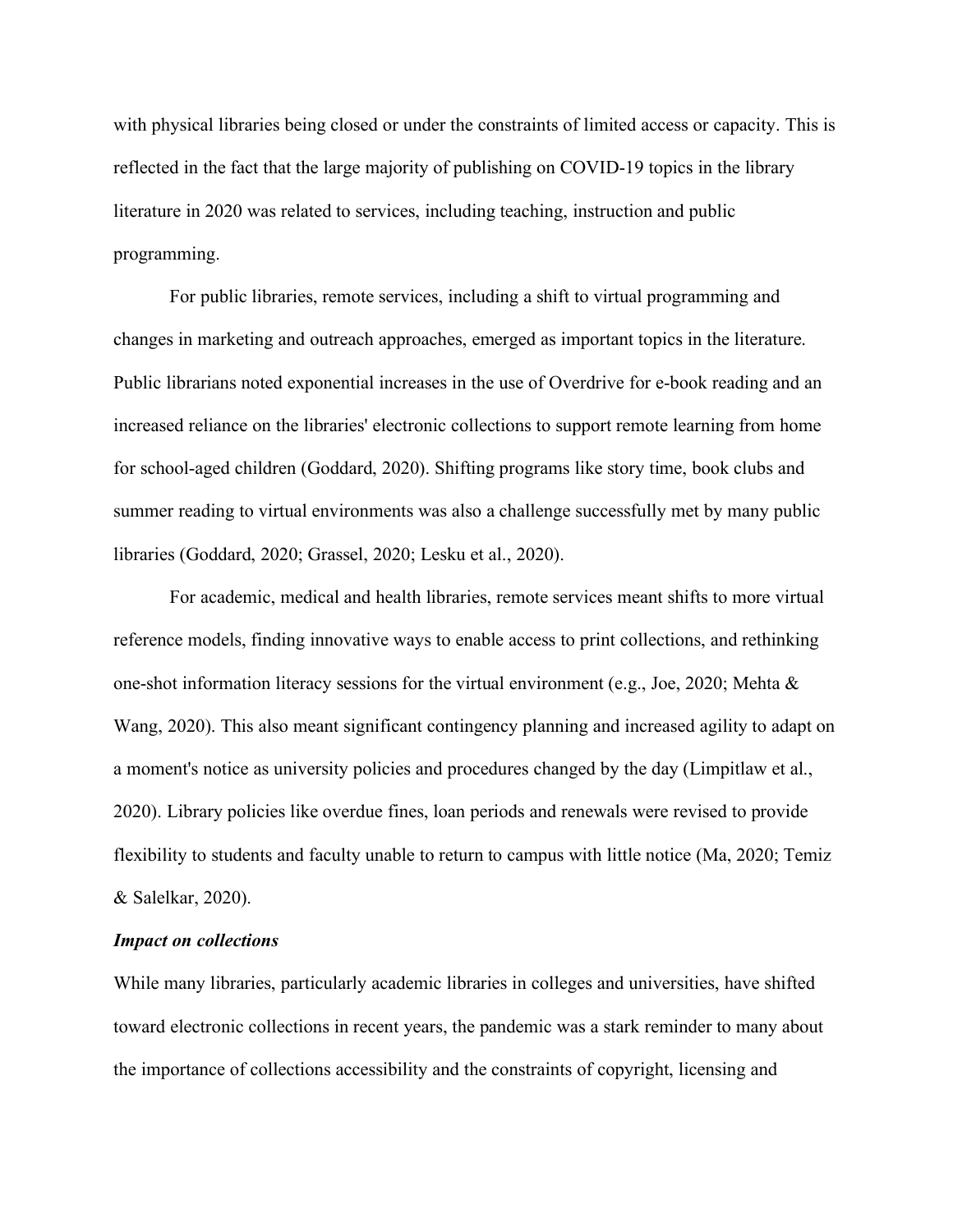publishing models that can present barriers to access. Collection development and scholarly publishing topics represented about one-quarter of the pandemic-related articles published in the library literature in 2020, and were particularly important for libraries in the higher education, academic sector. Academic libraries had to increase their purchasing of e-books, grapple with licensing and copyright issues to make textbooks and course material available digitally, and leverage consortial agreements and interlibrary loan programs to fill gaps where needed (e.g., Armstrong, 2020; Limpitlaw et al., 2020; Stearns et al., 2020; Temiz & Salelkar, 2020; Walsh & Rana, 2020).

documentation of the pandemic (Neatrour et al., 2020; Greenberg, 2020). While not prevalent in the literature, an interesting aspect of collections during the pandemic that was noted was the collection and digital preservation of materials in terms of the historical record. At least two papers discussed the importance of libraries and archives in the

#### *Impact on the way we work*

closure of physical libraries and shifts to remote work. The library literature in 2020 reflects a Like workers in many other sectors, librarians and library staff have been deeply affected by the wide range of topics related to the challenges and benefits of this shift. For many in libraries, the pandemic presented not just a stressful transition to a more isolated work environment, but also the potential of furloughs and layoffs. Thus, some papers addressed issues related to employee well-being and work-life balance (Kaspar, 2020; Pomputius, 2020). Challenges and opportunities related to staff training were noted in other publications, and ranged from training on the use of remote tools to reskilling (Bennett et al., 2020; Ifijeh & Yusuf, 2020; Mashiyane et al., 2020). Infrastructure and technical considerations, and staff and project management were also topics addressed in the pandemic literature (Stein et al., 2020; Risley, 2020).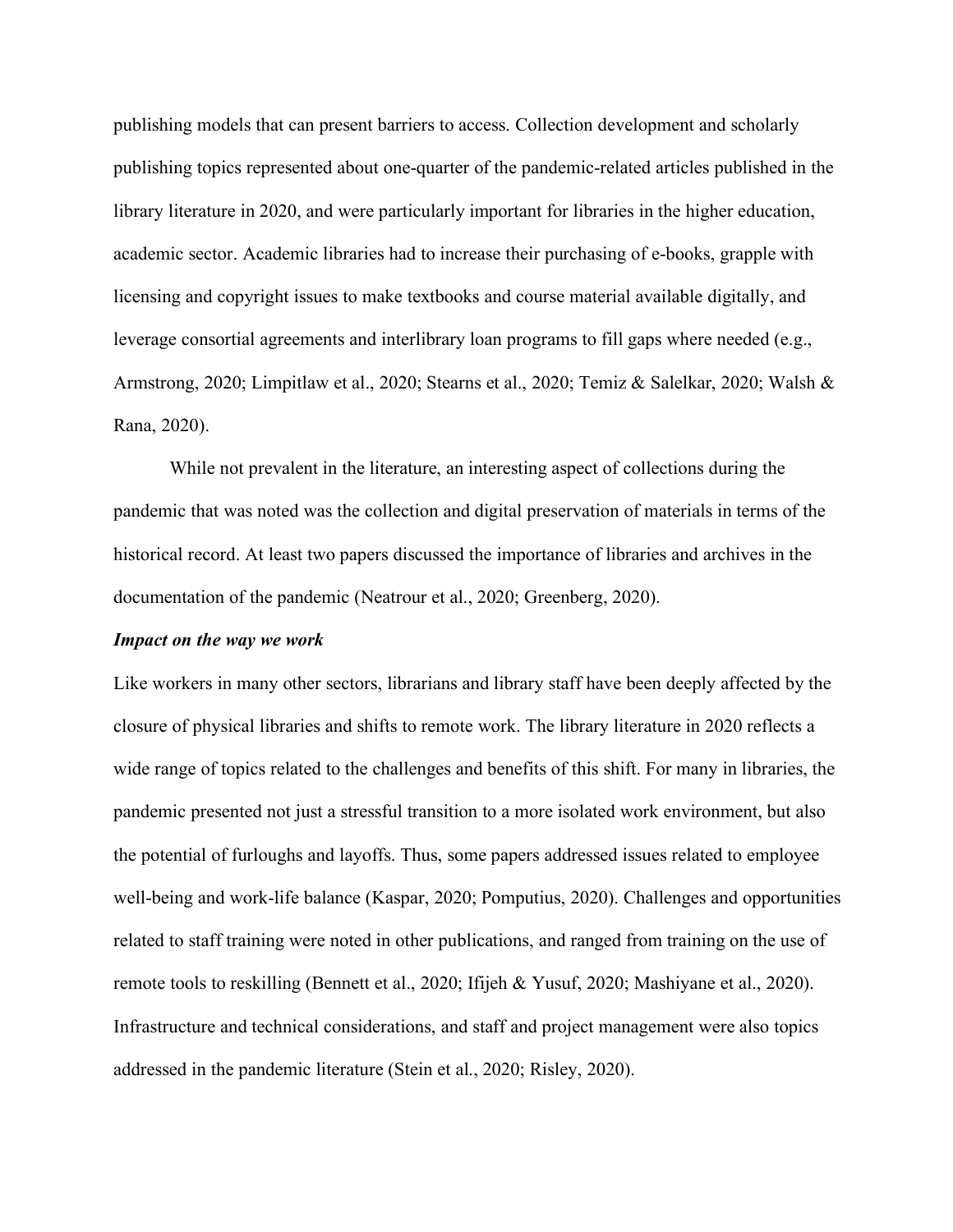Remote work was a particularly relevant topic in publications on academic, medical and health libraries and public libraries. Interestingly, no publications on remote work related to school libraries were found. This could be due to the fact that many school districts attempted to get back to in-person teaching and librarianship when possible, or that the emphasis in the publications we reviewed was on the impact of remote work on learners, and less so on the librarians and library staff, which likely tend to be smaller than other types of libraries with many librarians serving in solo roles.

# *Health, well-being and digital equity*

bridging the digital divide that was laid bare during the pandemic as teaching and learning went publications about school libraries were a relatively small proportion of the total, nearly half of those addressed issues of digital equity, health and well-being. School libraries played a critical role in helping to sustain educational efforts and ensuring that students in low-resource settings 2020; Everhart, 2020). Issues of digital equity were also raised in the context of public library The pandemic has highlighted the critical role of libraries in supporting public health and community well-being, through health literacy, combatting mis- and disinformation, and remote for all students, from the youngest learners to those in colleges and universities. While had access to the resources they needed to continue their education (Merga, 2020; Stephens, services (Smith, 2020; Thiele & Klagge, 2020).

Libraries contributed to disseminating reliable health information during the pandemic and helping to mitigate the negative impacts of the so-called 'infodemic'. Not surprisingly, this topic was raised in numerous publications by health and medical librarians, with libraries providing quality health information to the public as well as to practicing medical professionals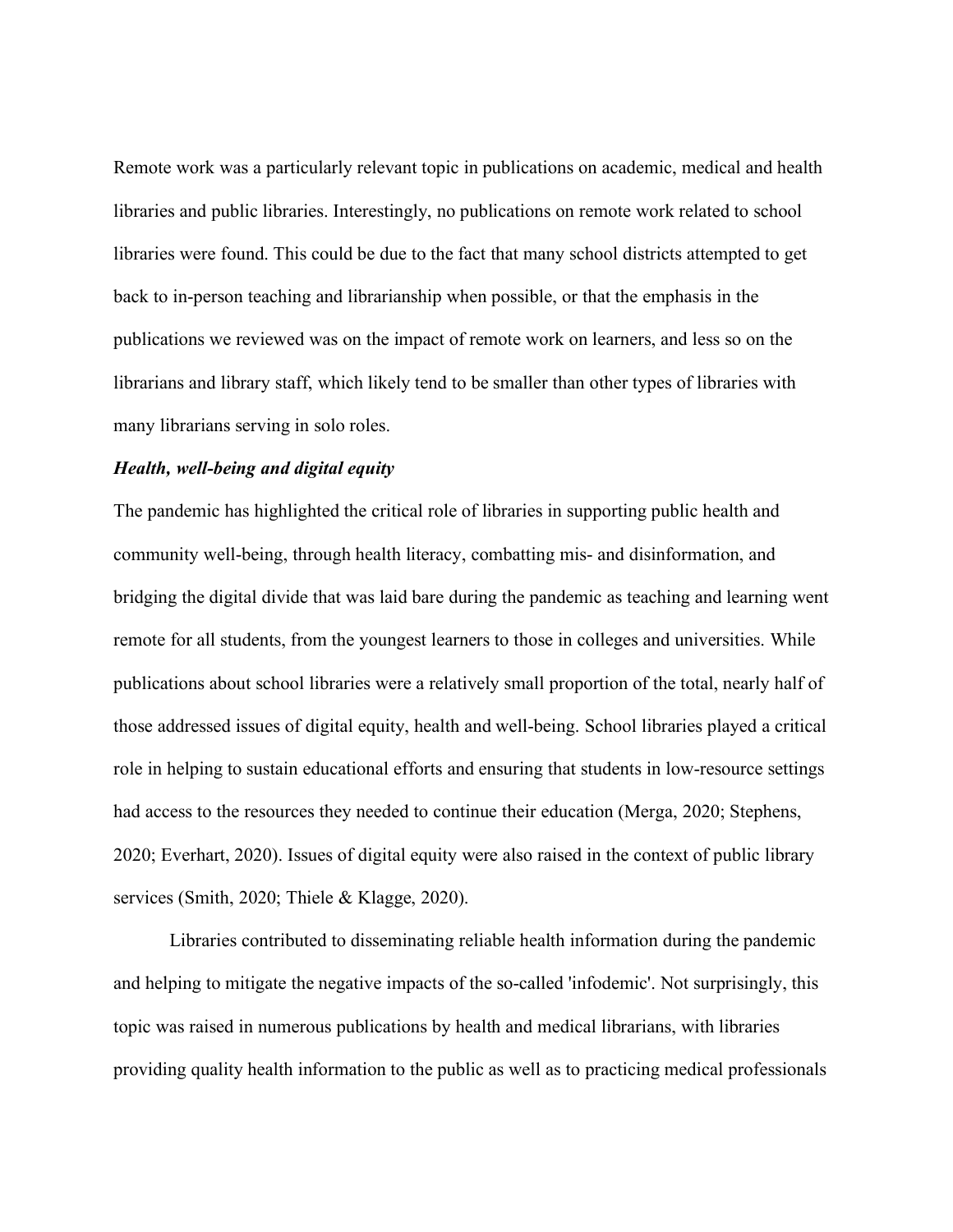through rapid evidence synthesis (Morgan-Daniel et al., 2020; Ansuategi et al., 2020). School and public libraries also addressed health literacy needs through the provision of quality information (Sarles, 2020; Smith, 2020). Academic libraries curated LibGuides and other resources for their campus communities and played a role in supporting the mental health and well-being of students (Cox & Brewster, 2020; Fraser-Arnott, 2020).

#### **Limitations and future directions**

The current study is a small study designed to establish an impression of how libraries began to respond to the COVID-19 pandemic by looking at the journal articles published in 2020. Like any study based on the results of database searches, this study was limited by the selected first-person articles or non-research-based articles usually appear in the "Scholarly (Peer Reviewed) Journals" results from these databases, so we were unable to gauge exactly how much of a change was facilitated by the pandemic. Nevertheless, examining these 237 articles has databases. While an objective of this study was to focus on peer-reviewed literature, indexing practices in *LISTA* and *Library Literature*, combined with apparently relaxed publication guidelines, lessened our confidence that articles in the data set had been peer reviewed or were based on empirical methods. Further, we did not have baseline data about the extent to which shown us how quickly librarians responded to the developing crisis, and concomitantly shared their experiences with others by writing it up for publication.

As COVID-19 vaccines have rolled out in 2021, organizations across all sectors have begun to reopen, relax safety precautions, and re-expand face-to-face services. Many wonder when things will return to "normal." Yet even as the pandemic was only a few months old, some authors were already urging readers to think about how libraries would return to a post-pandemic world (Ayre & Craner, 2020; Smith, 2020; Stephens, 2020). Going forward, we will undoubtedly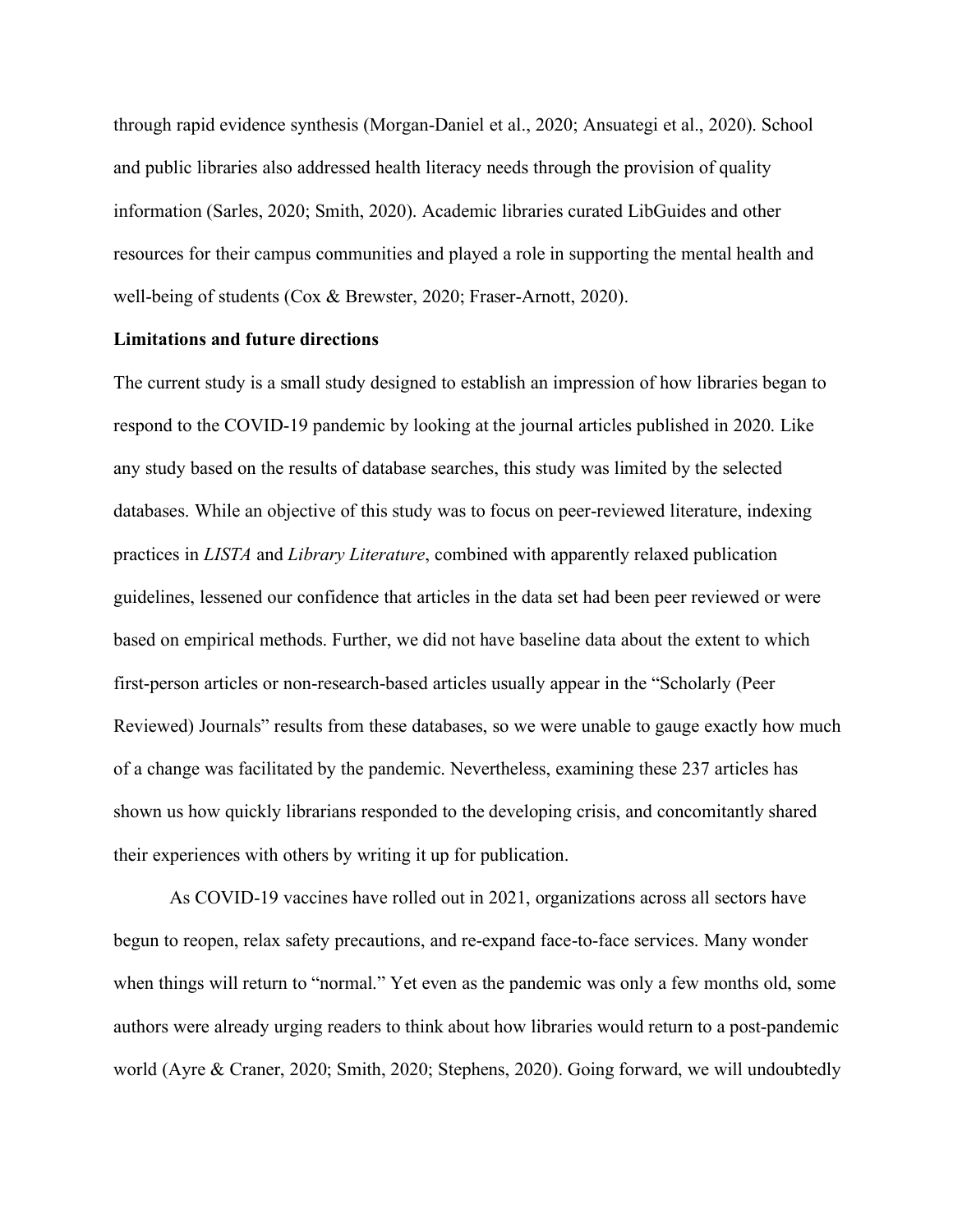pandemic has forced us as a profession to challenge one of our most basic assumptions about librarianship—namely, that librarianship must be practiced in person, both with patrons and with colleagues. Librarians have known for a long time that "the library" encompasses so much more than a building with books and journals in it; a library is also a collection of people and services and technologies. Has it taken a global health crisis to force us to mash up all of these offerings to realize potentials we didn't know existed or were possible? see many research studies conducted to determine just what have been the lasting effects of the COVID-19 pandemic upon libraries of all types. Which changes are here to stay? Will some of us continue working from home, part- or full-time? Were we more or less productive—or stressed—during the pandemic than we were before? Will Zoom research consultations continue to be acceptable? Will my kids go back to school?! This research will be important, because the

## **Data availability statement**

A list of articles screened for this project can be viewed at https://sysrev.com/u/1968/p/55730.

#### **Declaration of interest statement**

We have no conflicts of interest to disclose.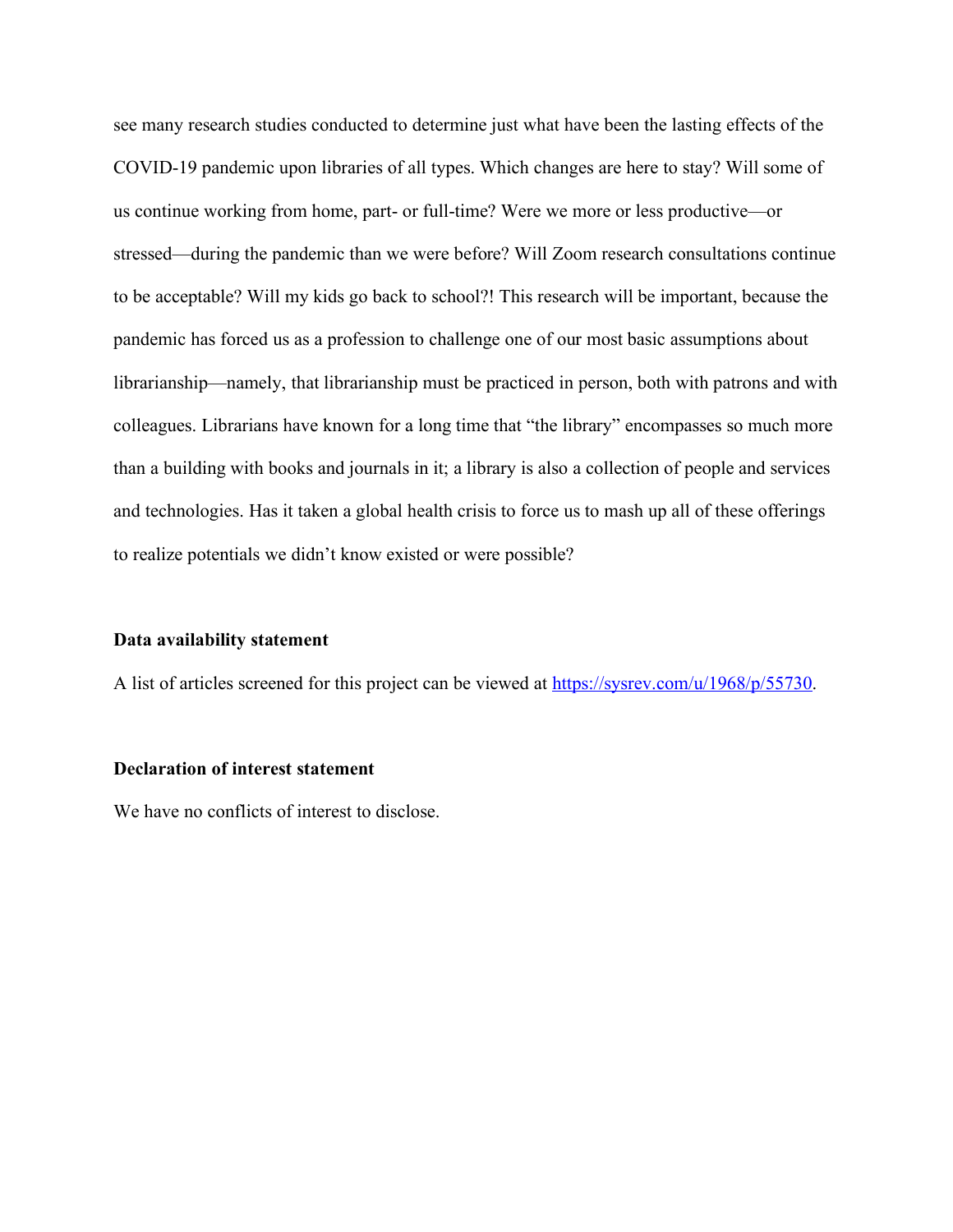# **References**

- Älgå, A., Eriksson, O., & Nordberg, M. (2020). Analysis of scientific publications during the early phase of the COVID-19 pandemic: Topic modeling study. *Journal of Medical Internet Research*, *22*(11), e21559. https://doi.org/10.2196/21559
- Ansuategi, E., Ubeda, M., Iglesias, M., Urreta, I., & Emparanza, J. I. (2020). Challenges for medical libraries in times of COVID-19: Making clinical decisions that uphold research quality. *Education for Information*, *36*(4), 495–499. https://doi.org/10.3233/EFI-200009
- Armstrong, K. (2020). COVID and consortia: Solving our information challenges at scale. *Against the Grain*, *32*(6), 14–16.
- Ayre, L., & Craner, J. (2020). Libraries are open—Only the buildings are closed. *Collaborative Librarianship*, *12*(1), 14–19.
- Bagdasarian, N., Cross, G. B., & Fisher, D. (2020). Rapid publications risk the integrity of science in the era of COVID-19. *BMC Medicine*, *18*(1), 192. https://doi.org/10.1186/s12916-020-01650-6
- Bennett, S., Chriszt, M. H., Cole, J., Day, M., Dickson, C., Doster-Greenleaf, K., Evans, R., Foster, S., Glover, S. G., Greene, K., Harris, K. J., Jordan, A., Morton, G., Pieper, S., Plummer, S., Reardon, J., Shierling, S., Spears, G. A., & Viarrue, G. (2020). Georgia librarians working from home during the COVID-19 pandemic. *Georgia Library Quarterly*, *57*(3), 1–18.
- Beširević, K. (2020). Digital library of required classical literature for elementary and secondary school curricula in domestic languages of Bosnia and Herzegovina. *Digital Library Perspectives*, *36*(3), 319–330. https://doi.org/10.1108/DLP-05-2020-0041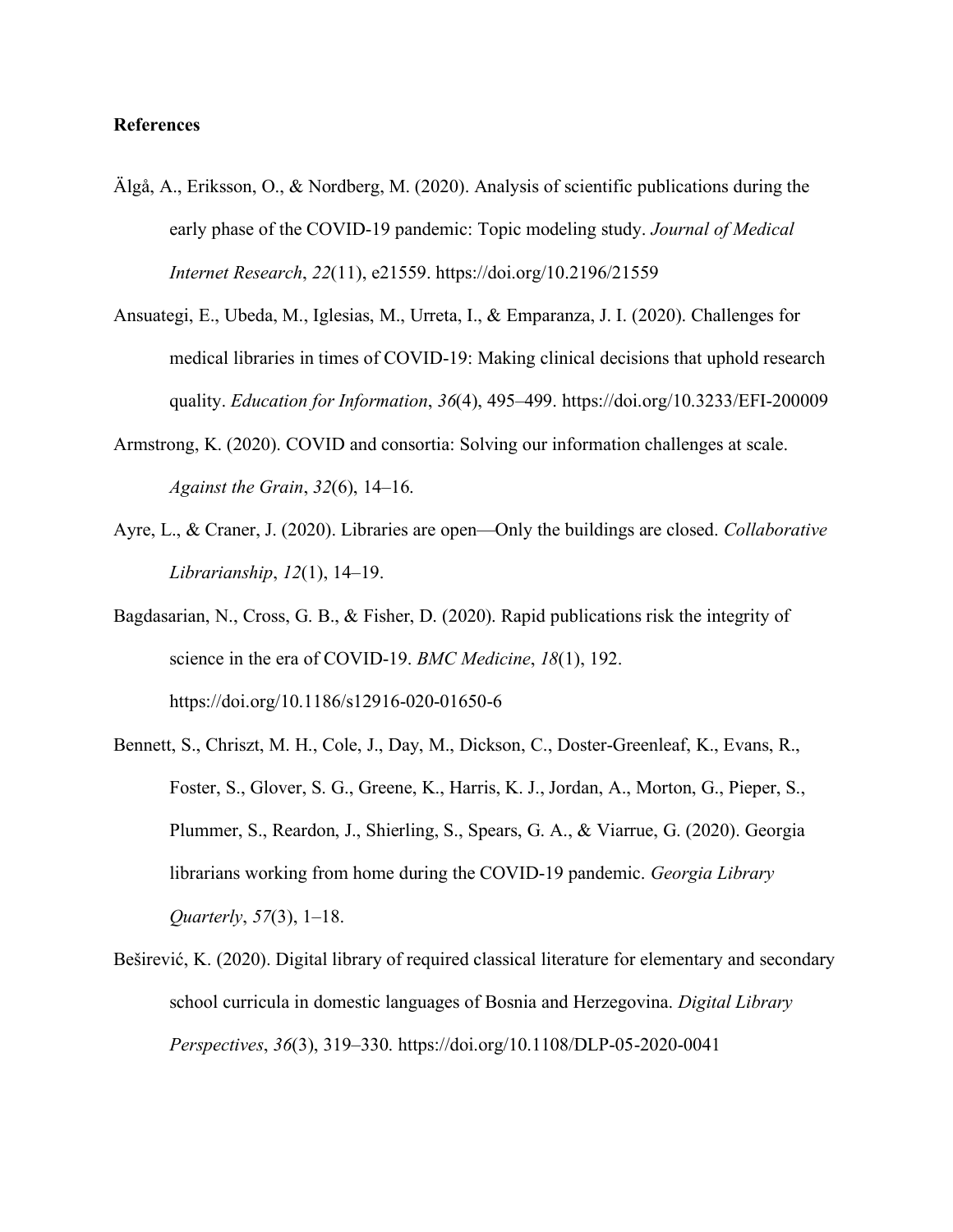- Brenan, M. (2020, October 13). *COVID-19 and remote work: An update*. Gallup.Com. https://news.gallup.com/poll/321800/covid-remote-work-update.aspx
- Buschman, J. (2020). Empty calories? A fragment on LIS white papers and the political sociology of LIS elites. *Journal of Academic Librarianship*, *46*(5), N.PAG-N.PAG. https://doi.org/10.1016/j.acalib.2020.102215
- Corrall, S. (2012). Roles and responsibilities: Libraries, librarians and data. In *Managing Research Data* (pp. 141–151). Facet.
- Courtney, E. (2020, December 21). *Remote Work Statistics: Navigating the New Normal (2021)*. FlexJobs Job Search Tips and Blog. https://www.flexjobs.com/blog/post/remote-workstatistics/
- Cox, A., & Brewster, L. (2020). Library support for student mental health and well-being in the UK: Before and during the COVID-19 pandemic. *Journal of Academic Librarianship*, *46*(6), N.PAG-N.PAG. https://doi.org/10.1016/j.acalib.2020.102256
- Durant, D. M. (2015). The future of reading and academic libraries. *Portal: Libraries and the Academy*, *15*(1), 5–27. https://doi.org/10.1353/pla.2015.0013

Everhart, N. (2020). School libraries and COVID-19. *School Libraries Worldwide*, *26*(2), i–ii.

*61*(3/4), 165–184. https://doi.org/10.1080/02763877.2020.1862021 Fraser-Arnott, M. (2020). Academic library COVID-19 subject guides. *Reference Librarian*,

Fritz, S., Milligan, I., Ruest, N., & Lin, J. (2020). Building community at distance: A datathon during COVID-19. *Digital Library Perspectives*, *36*(4), 415–428. https://doi.org/10.1108/DLP-04-2020-0024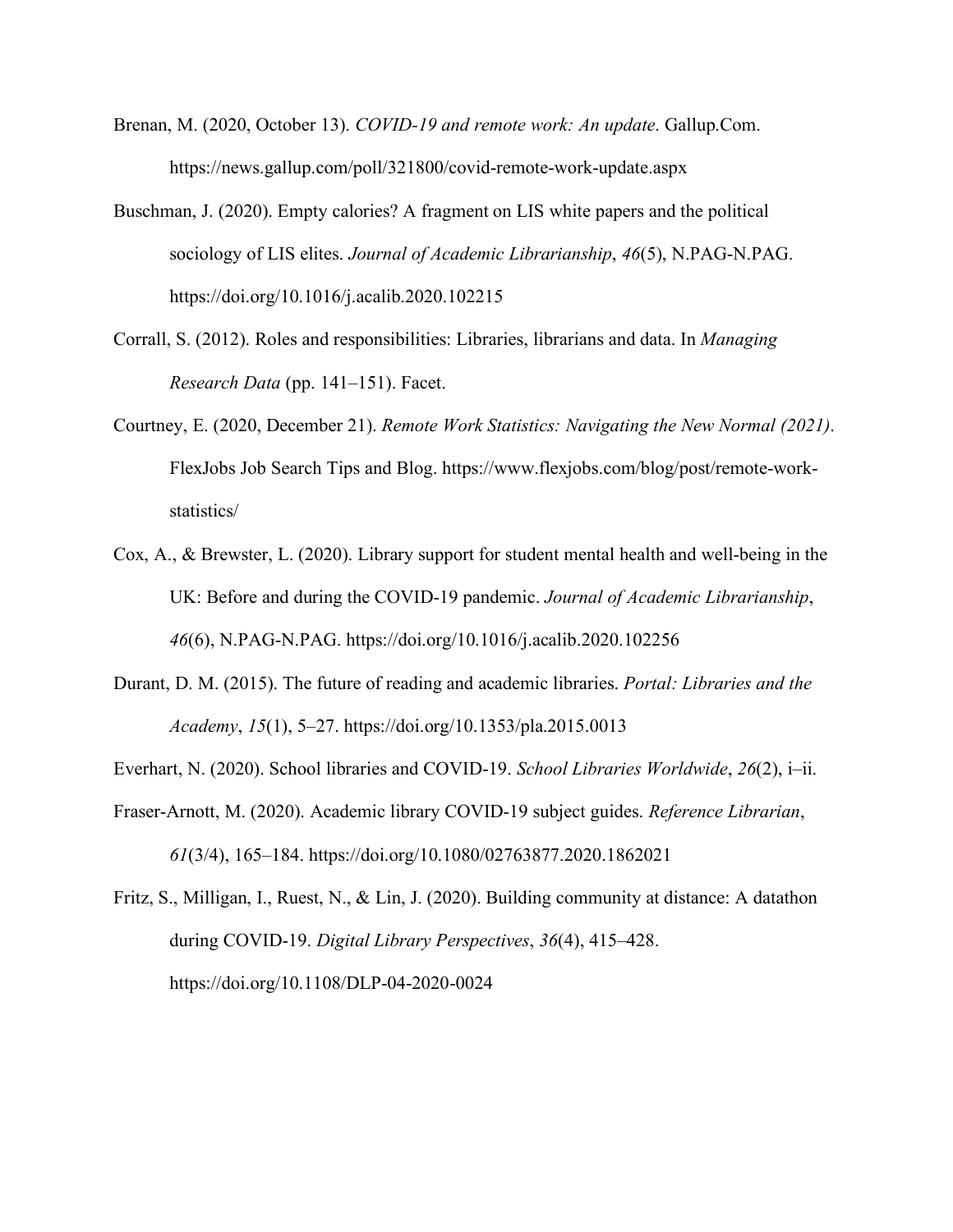- Garner, J. C., & Logue, N. K. (2020). Navigating the COVID-19 slipstream: A case study on living and managing access services during a global pandemic. *Journal of Access Services*, *17*(4), 176–198. https://doi.org/10.1080/15367967.2020.1818570
- Goddard, J. (2020). Public libraries respond to the COVID-19 pandemic, creating a new service model. *Information Technology & Libraries*, *39*(4), 1–4. https://doi.org/10.6017/ital.v39i4.12847
- Grassel, A. (2020). Programming in time of pandemic: The year libraries went touchless. *18*(3), 3–4. https://doi.org/10.5860/cal.18.3.3 *Children & Libraries: The Journal of the Association for Library Service to Children*,
- Greenberg, S. J. (2020). Resilience, relevance, remembering: History in the time of coronavirus. https://doi.org/10.5195/jmla.2020.986 *Journal of the Medical Library Association*, *108*(3), 494–497.
- Ifijeh, G., & Yusuf, F. (2020). COVID–19 pandemic and the future of Nigeria's university system: The quest for libraries' relevance. *Journal of Academic Librarianship*, *46*(6), N.PAG-N.PAG. https://doi.org/10.1016/j.acalib.2020.102226
- intersection of public policy and public access: Digital divides, digital literacy, digital inclusion, and public libraries. *Public Library Quarterly*, *31*(1), 1–20. Jaeger, P. T., Bertot, J. C., Thompson, K. M., Katz, S. M., & DeCoster, E. J. (2012). The https://doi.org/10.1080/01616846.2012.654728
- Joe, J. (2020). In support of online learning: A COVID-19 one shot case study. *Codex (2150- 086X)*, *5*(4), 54–69. LLISFT.
- Kaspar, W. (2020). Work/life unbalanced. *College & Research Libraries*, *81*(4), 594–597. https://doi.org/10.5860/crl.81.4.594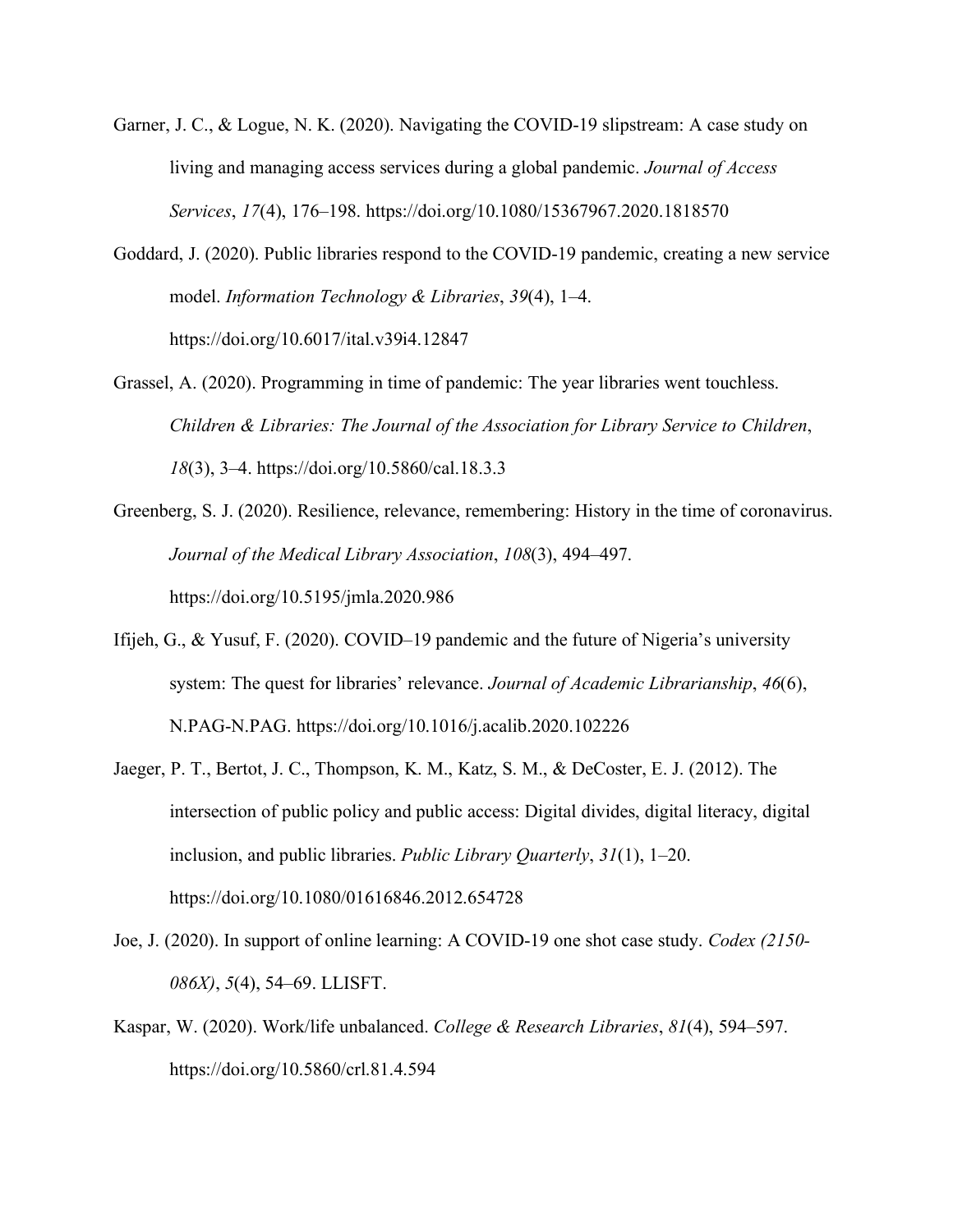- Lesku, P., Ozirny, S., & Wendy, Z. (2020). Beyond storytime: Virtual augmented reality, AI, and arts programs for middle grades. *Children & Libraries: The Journal of the Association for Library Service to Children*, *18*(4), 7–8.
- Limpitlaw, A., Duran, S., & Smith, S. (2020). COVID-19 response "playbooks" at Boston University School of Theology Library. *Theological Librarianship*, *13*(2), 8–10. https://doi.org/10.31046/tl.v13i2.1933
- Liu, G. (2020, August 21). *The surprising advantages of virtual conferences*. Scientific virtual-conferences/ American. https://www.scientificamerican.com/article/the-surprising-advantages-of-
- Ma, L. F. H. (2020). Academic library services during COVID-19: The experience of CUHK library. *International Information & Library Review*, *52*(4), 321–324. https://doi.org/10.1080/10572317.2020.1834251
- Majanja, M. K. (2020). The status of electronic teaching within South African LIS Education. *Library Management*, *41*(6/7), 317–337. https://doi.org/10.1108/LM-05-2020-0084
- multimedia tools for information literacy instruction at an African university. *Electronic*  Mashiyane, D. M., Bangani, S., & Van Deventer, K. (2020). The awareness and application of *Library*, *38*(4), 711–724. https://doi.org/10.1108/EL-02-2020-0027
- Mehta, D., & Wang, X. (2020). COVID-19 and digital library services: A case study of a university library. *Digital Library Perspectives*, *36*(4), 351–363. https://doi.org/10.1108/DLP-05-2020-0030
- Merga, M. K. (2020). The importance of you and your school library during the COVID-19 pandemic. *Access (10300155)*, *34*(2), 4–5.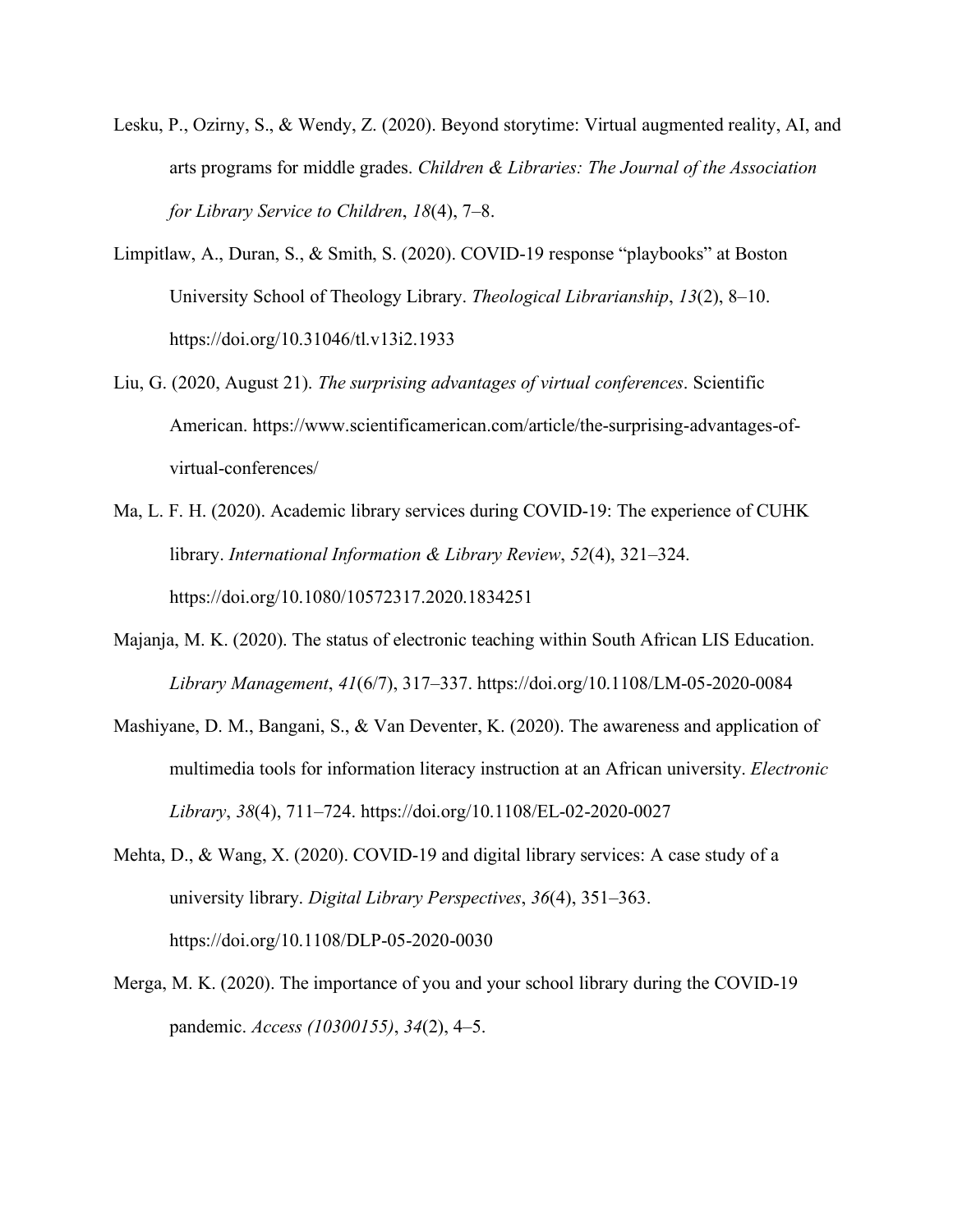Morgan-Daniel, J., Ansell, M., & Adkins, L. E. (2020). COVID-19 patient education and consumer health information resources and services. *Journal of Consumer Health on the Internet*, *24*(3), 302–313. https://doi.org/10.1080/15398285.2020.1792166

Morgensen, J. F. (2020, April 28). Science has an ugly, complicated dark side. And the coronavirus is bringing it out. *Mother Jones*. https://www.motherjones.com/politics/2020/04/coronavirus-science-rush-to-publishretractions/

- Muro, M., Maxim, R., & Whiton, J. (2020, March 24). The robots are ready as the COVID-19 recession spreads. *Brookings*. https://www.brookings.edu/blog/theavenue/2020/03/24/the-robots-are-ready-as-the-covid-19-recession-spreads/
- Neatrour, A. L., Myntti, J., & Wittmann, R. J. (2020). Documenting contemporary regional history: The Utah COVID-19 digital collection. *Digital Library Perspectives*, *36*(4), 403– 414. https://doi.org/10.1108/DLP-04-2020-0025
- Nelson, A. J., & Irwin, J. (2014). "Defining what we do—all over again": Occupational identity, technological change, and the librarian/internet-search relationship. *Academy of Management Journal*, *57*(3), 892–928. https://doi.org/10.5465/amj.2012.0201
- Laurie N. Taylor. *Medical Reference Services Quarterly*, *39*(4), 399–405. Pomputius, A. (2020). Compassionate computing in the time of COVID-19: Interview with https://doi.org/10.1080/02763869.2020.1826232
- Ram, S. (2020). Coronavirus research trends: A 50–year bibliometric assessment. *Science & Technology Libraries*, *39*(2), 210–226. https://doi.org/10.1080/0194262X.2020.1742270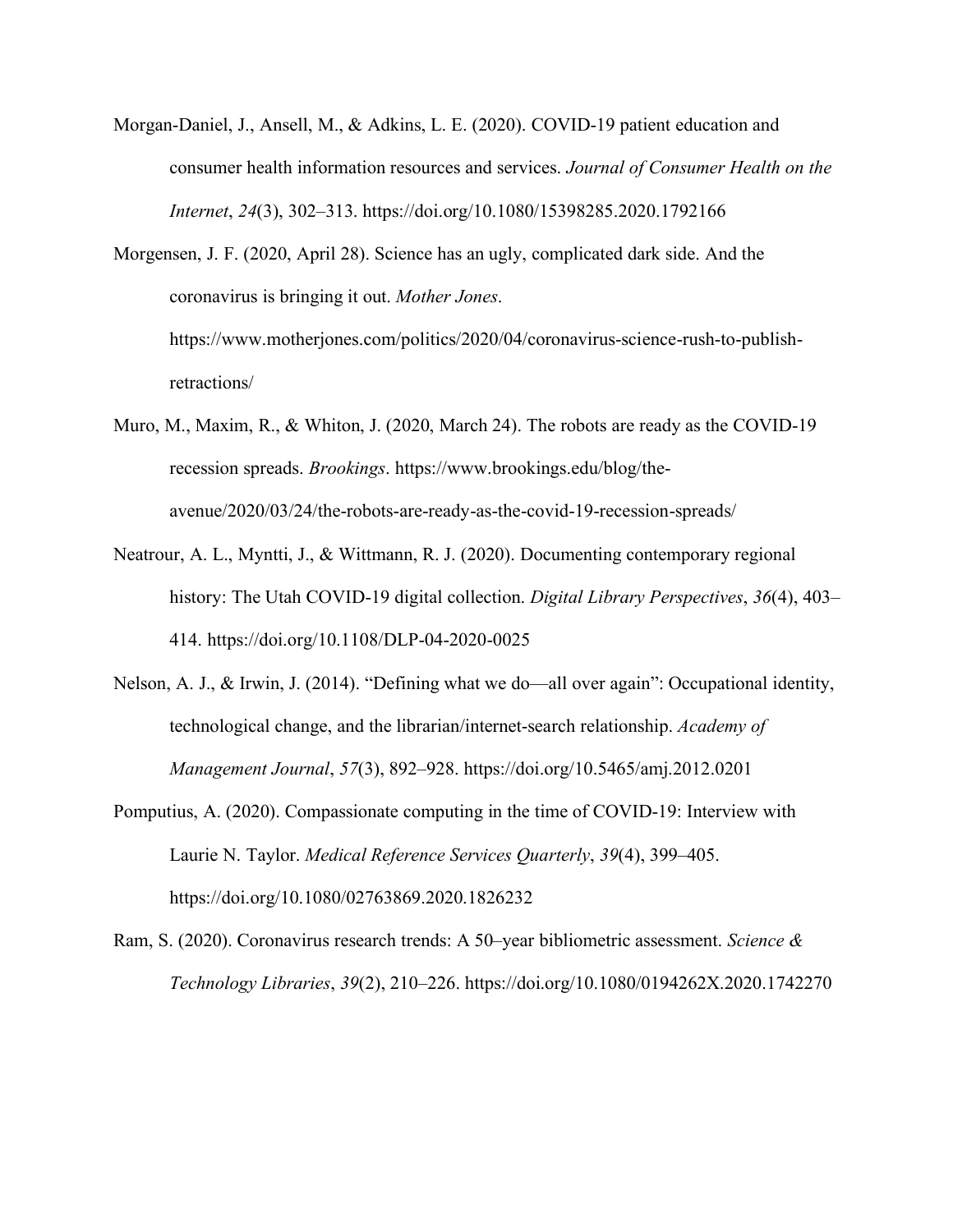Risley, C. (2020). Maintaining performance and employee engagement during the COVID-19 pandemic. *Journal of Library Administration*, *60*(6), 653–659. https://doi.org/10.1080/01930826.2020.1773716

Rong, L., Peiru, J., Yujun, W., Mengliang, Y., & Rong, O. (2020). Instant response to the novel virus: A bibliometric analysis of the incipient publications on COVID-19. *Malaysian Journal of Library & Information Science*, *25*(3), 91–101. https://doi.org/10.22452/mjlis.vol25no3.6

Saavedra-Alamillas, C., Pacheco-Mendoza, J., García-Meléndez, H. E., Vilchis López, A., Martínez-Camacho, H., Ortiz-Díaz, E. M., & Ortega-Martínez, E. (2020). Document https://doi.org/10.1108/DLP-05-2020-0031 delivering services: A strategy to support research in Mexican universities in the pandemic by COVID-19. *Digital Library Perspectives*, *36*(4), 337–349.

- Salo, D. (2010). Retooling libraries for the data challenge. *Ariadne*, *64*. http://www.ariadne.ac.uk/issue64/salo/
- pandemic. *Children & Libraries: The Journal of the Association for Library Service to*  Sarles, P. (2020). Heroes, hospitals, [no] hugs, and handwashing: Bibliotherapy in the age of a *Children*, *18*(3), 5–6. https://doi.org/10.5860/cal.18.3.5
- Smith, J. (2020). Information in crisis: Analysing the future roles of public libraries during and post-COVID-19. *Journal of the Australian Library & Information Association*, *69*, 422– 429. https://doi.org/10.1080/24750158.2020.1840719
- Smith, J. (2020). Supporting students with distance learning through COVID19. *Collected Magazine*, *26*, 39–39. LLISFT.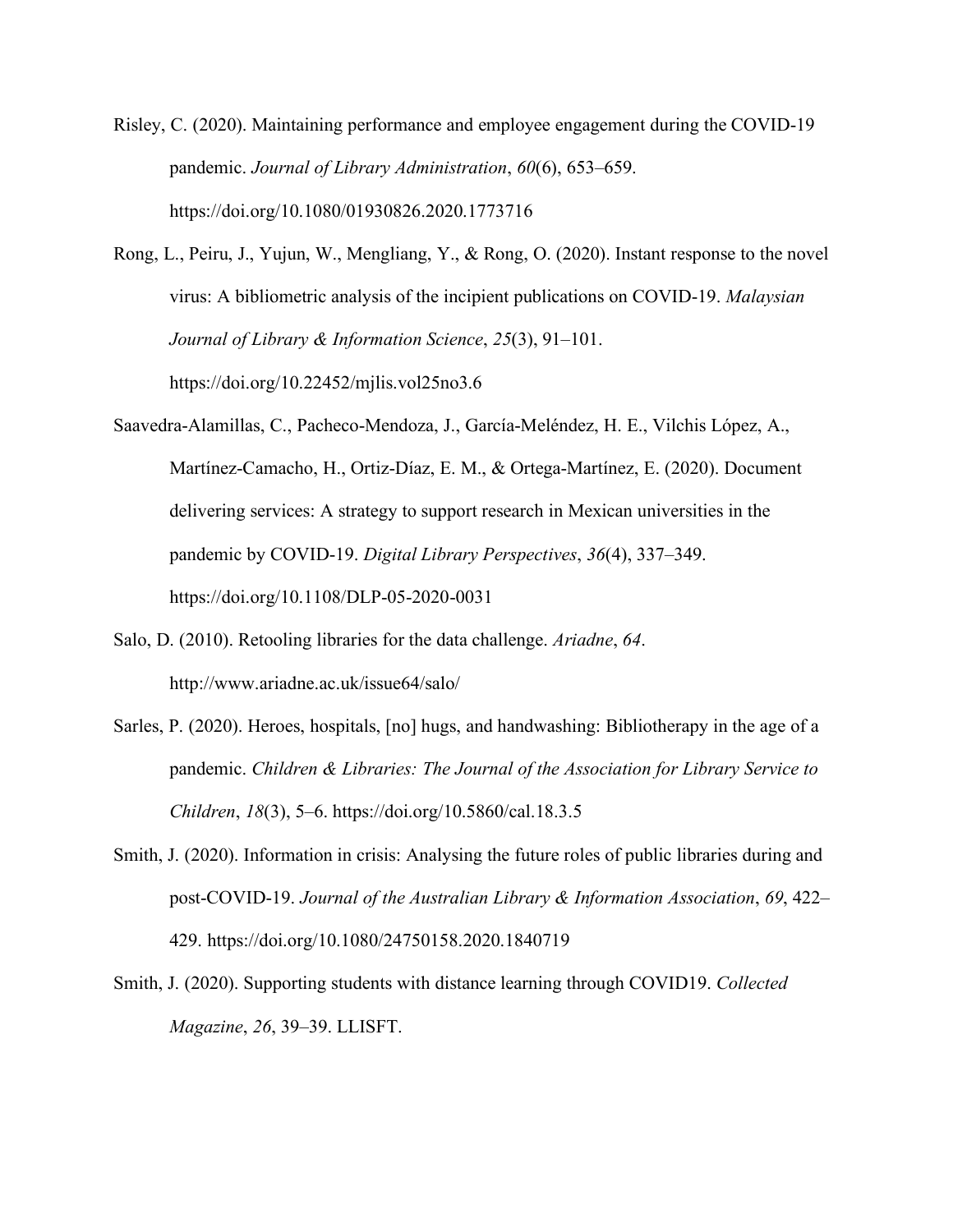- Stearns, S., Revitt, M., & Leonard, K. (2020). Taking shared print to the next level: The partnership for shared book collections. *Journal of Library Administration*, *60*(7), 812– 820. https://doi.org/10.1080/01930826.2020.1803020
- Stein, Z., Curry, S., Zetty, J., Mitchell, M., & Jordan, S. (2020). Library experiences of technical services and special collections during the COVID-19 pandemic at Edith Garland Dupré Library, University of Louisiana at Lafayette. *Codex (2150-086X)*, *5*(4), 114–137. LLISFT.
- Stephens, W. (2020). Welcome to your post-coronavirus school library. *Teacher Librarian*, *48*(2), 20–23.
- Tammaro, A. M. (2020). COVID-19 and libraries in Italy. *International Information & Library Review*, *52*(3), 216–220. https://doi.org/10.1080/10572317.2020.1785172
- Teixeira da Silva, J. A. (2020). An alert to COVID-19 literature in predatory publishing venues. *Journal of Academic Librarianship*, *46*(5), N.PAG-N.PAG. https://doi.org/10.1016/j.acalib.2020.102187
- university libraries to COVID-19. *Digital Library Perspectives*, *36*(4), 365–375. Temiz, S., & Salelkar, L. P. (2020). Innovation during crisis: Exploring reaction of Swedish https://doi.org/10.1108/DLP-05-2020-0029
- Thiele, K., & Klagge, B. (2020). Öffentliche Bibliotheken als dritte Orte und Bildungsgerechtigkeit in Zeiten von Covid-19. *Public Libraries as Third Places and Educational Justice in the Face of Covid-19.*, *44*(3), 552–559. https://doi.org/10.1515/bfp-2020-2023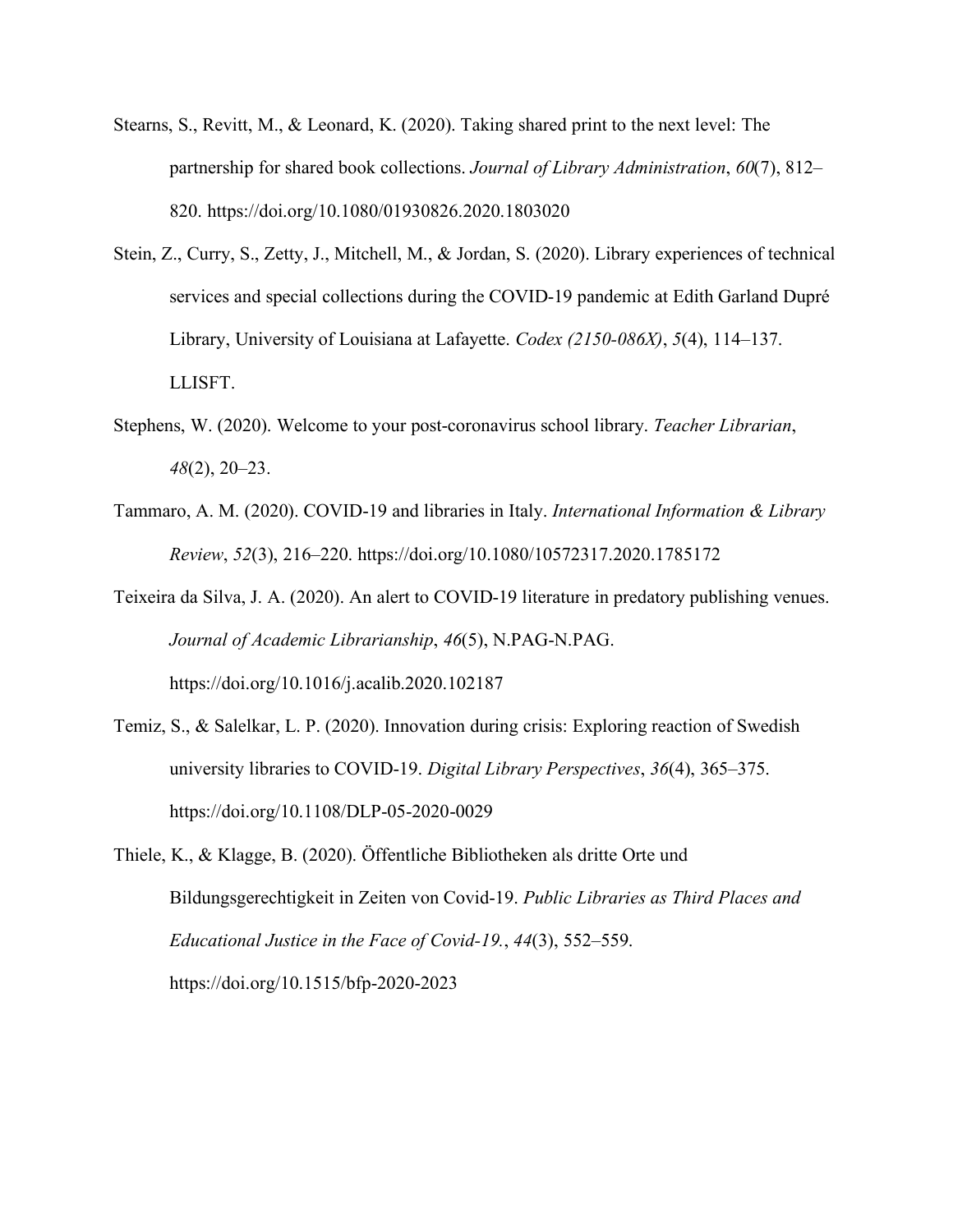- Thomas, N. P., Crow, S. R., Henning, J. A., & Donham, J. (2020). *Information Literacy and Information Skills Instruction: New Directions for School Libraries, 4th Edition*. ABC-CLIO.
- *Title lists | EBSCO*. (n.d.). EBSCO Information Services, Inc. | www.Ebsco.Com. Retrieved July 8, 2021, from https://www.ebsco.com/title-lists
- Walsh, B., & Rana, H. (2020). Continuity of academic library services during the pandemic: The University of Toronto Libraries' response. *Journal of Scholarly Publishing*, *51*(4), 237– 245. https://doi.org/10.3138/jsp.51.4.04
- Wang, T., & Lund, B. (2020). Announcement information provided by United States' public libraries during the 2020 COVID-19 pandemic. *Public Library Quarterly*, *39*(4), 283– 294. https://doi.org/10.1080/01616846.2020.1764325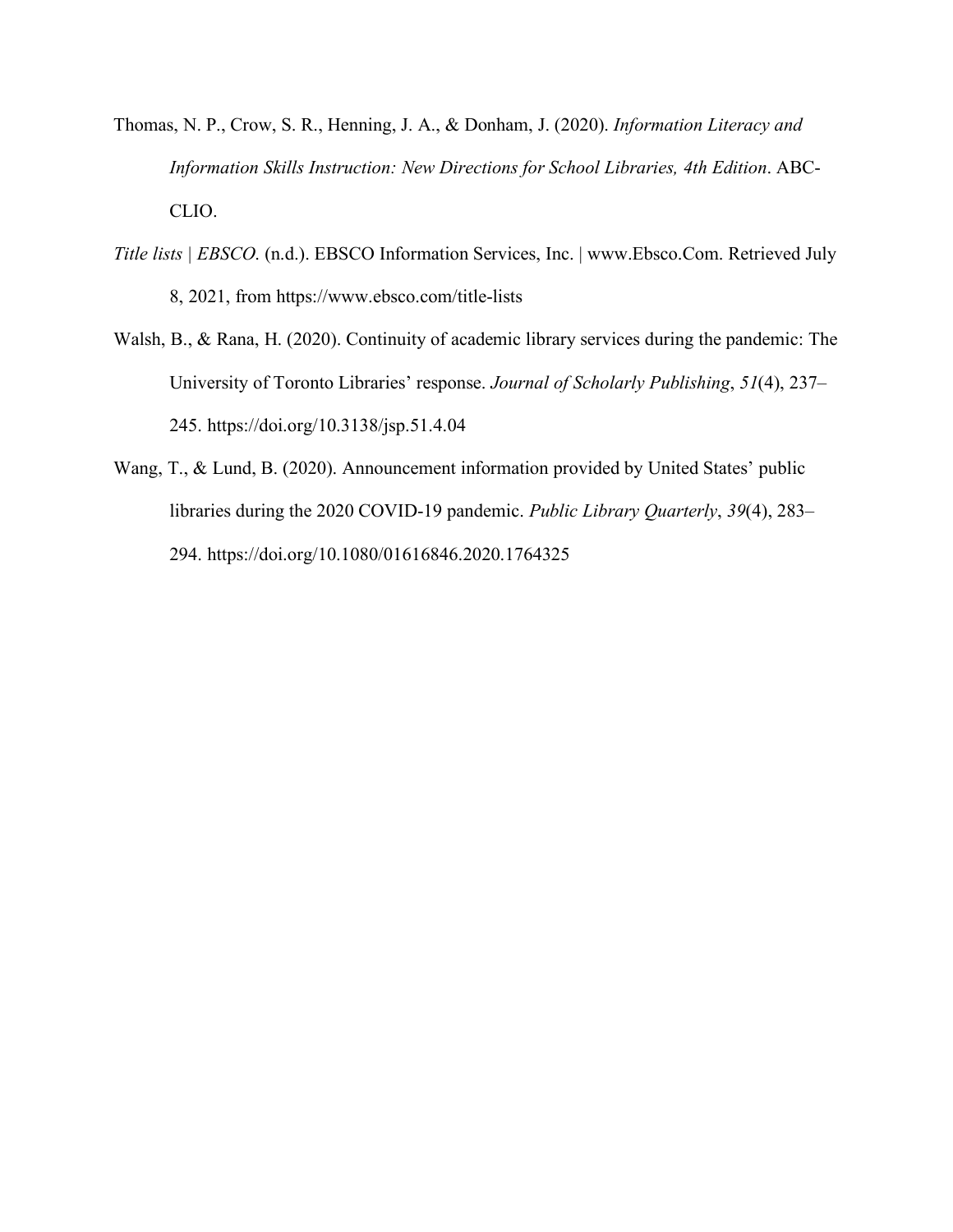# **Appendix**

Journal title, number of times it appeared in the dataset (percentage of 237)

- Access (10300155), 6 (2.53%)
- Advances in Librarianship, 2 (0.84%)
- Against the Grain, 26 (10.97%)
- ALISS Quarterly, 2 (0.84%)
- Art Libraries Journal, 1 (0.42%)
- Bibliothek Forschung und Praxis, 2 (0.84%)
- Cataloging & Classification Quarterly, 2 (0.84%)
- Children & Libraries, 8 (3.37%)
- Code4Lib Journal, 2 (0.84%)
- Codex (2150-086X), 7 (2.95%)
- Collaborative Librarianship, 5 (2.11 %)
- Collected Magazine, 1 (0.42%)
- College & Research Libraries, 2 (0.84%)
- DESIDOC Journal of Library & Information Technology, 1 (0.42%)
- Digital Library Perspectives, 10 (4.22%)
- Education for Information, 5 (2.11 %)
- El Profesional de la Informacion, 3 (1.26%)
- Electronic Library, 1 (0.42%)
- Evidence Based Library & Information Practice, 1 (0.42%)
- Georgia Library Quarterly, 5 (2.11 %)
- 
- Georgia Library Quarterly, 5 (2.11 %)<br>Government Information Quarterly, 1 (0.42%)<br>Health Information & Libraries Journal, 5 (2.11 %)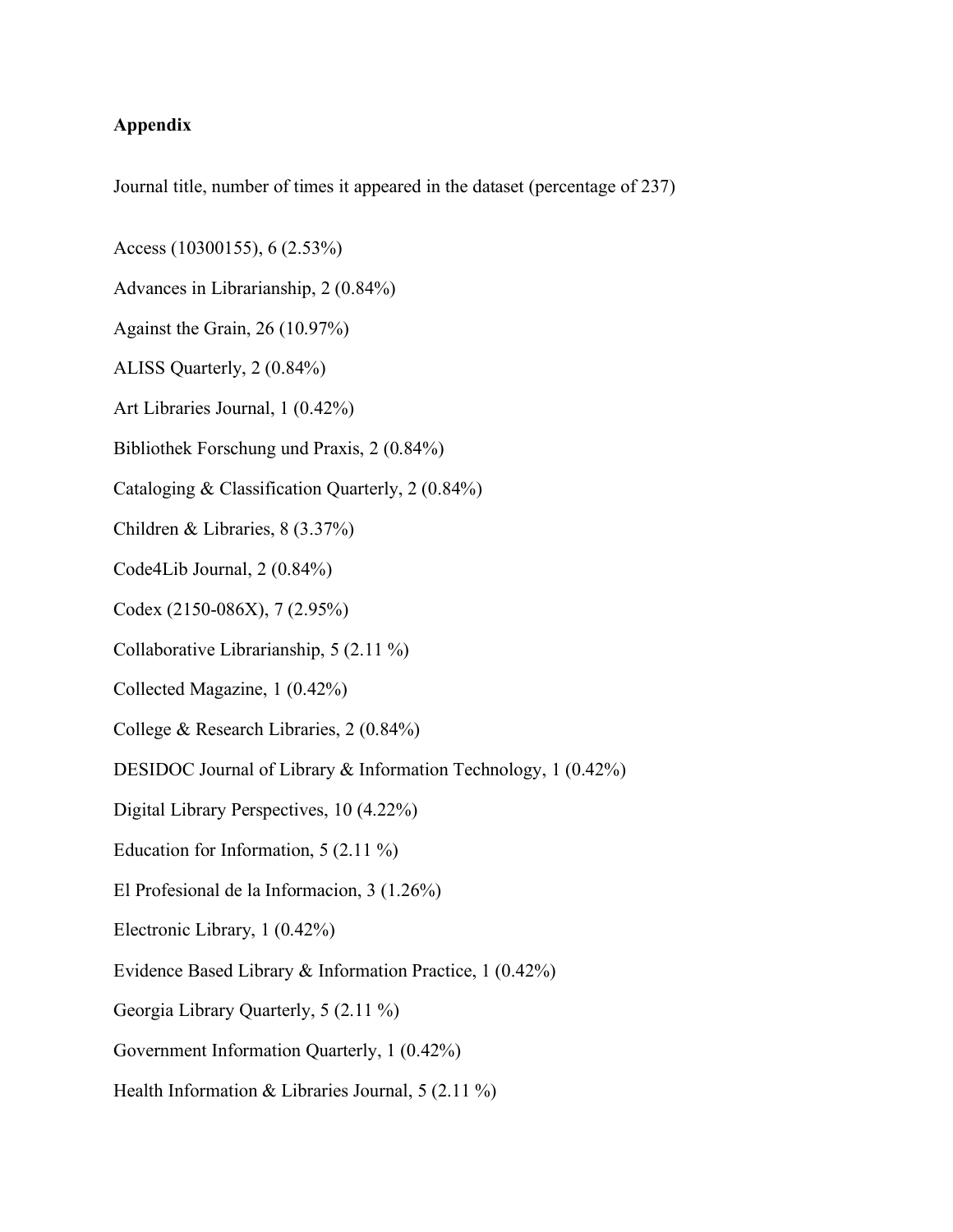Age,  $1(0.42\%)$ Information Polity: The International Journal of Government & Democracy in the Information Age, 1 (0.42%)<br>Information Services & Use, 3 (1.26%)<br>Information Systems Management, 1 (0.42%)<br>Information Technology & Libraries, 6 (2.53%)<br>International Information & Library Review, 8 (3.37%)<br>International Journal of In

Information Services & Use,  $3(1.26\%)$ 

Information Systems Management, 1 (0.42%)

Information Technology & Libraries,  $6(2.53\%)$ 

International Information & Library Review,  $8(3.37%)$ 

International Journal of Information Management, 1 (0.42%)

Journal of Academic Librarianship, 4 (1.68%)

Journal of Access Services, 1 (0.42%)

Journal of Consumer Health on the Internet, 4 (1.68%)

Journal of East Asian Libraries, 1 (0.42%)

Journal of Electronic Resources in Medical Libraries, 3 (1.26%)

Journal of Electronic Resources Librarianship, 6 (2.53%)

Journal of Hospital Librarianship, 6 (2.53%)

Journal of Information Literacy, 1 (0.42%)

Journal of Library Administration, 7 (2.95%)

Journal of Medical Internet Research, 2 (0.84%)

Journal of Scholarly Publishing, 6 (2.53%)

Journal of the American Medical Informatics Association, 1 (0.42%)

Journal of the Association for Information Science & Technology 1 (0.42%)

Journal of the Australian Library & Information Association, 2 (0.84%)

Journal of the Medical Library Association, 3 (1.26%)<br>Kentucky Libraries, 5 (2.11 %)<br>Knowledge Quest, 2 (0.84%)<br>Knygotyra, 1 (0.42%)

Kentucky Libraries,  $5(2.11\%)$ 

Knowledge Quest, 2 (0.84%)

Knygotyra,  $1(0.42\%)$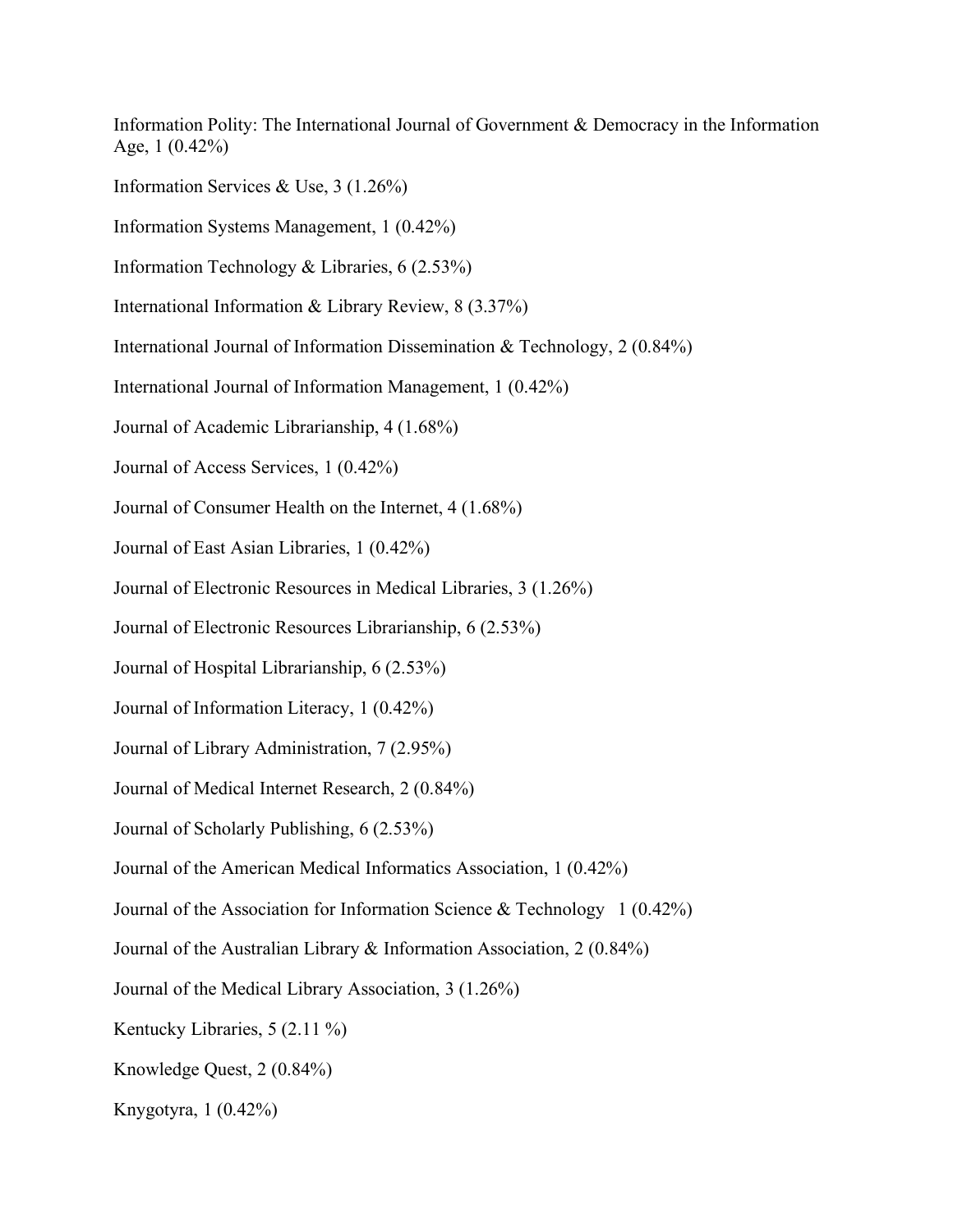- Legal Information Management, 7 (2.95%)
- Learned Publishing, 1 (0.42%)<br>Legal Information Management, 7 (2.95%)<br>Liber Quarterly: The Journal of European Research Libraries, 1 (0.42%)<br>Library Management, 1 (0.42%)<br>Malaysian Journal of Library & Information Science,
- 
- 
- Medical Reference Services Quarterly, 3 (1.26%)
- Pakistan Library & Information Science Journal, 1 (0.42%)
- Pennsylvania Libraries: Research & Practice, 3 (1.26%)
- Preservation, Digital Technology & Culture, 1 (0.42%)
- Public Library Quarterly, 2 (0.84%)
- Public Services Quarterly, 3 (1.26%)
- Reference Librarian, 4 (1.68%)
- School Libraries Worldwide, 1 (0.42%)
- Science & Technology Libraries, 2 (0.84%)
- Serials Librarian, 3 (1.26%)
- Serials Review, 4 (1.68%)
- South African Journal of Libraries & Information Science, 1 (0.42%)
- Teacher Librarian, 11 (4.64%)
- Tennessee Libraries, 5 (2.11 %)
- Theological Librarianship, 4 (1.68%)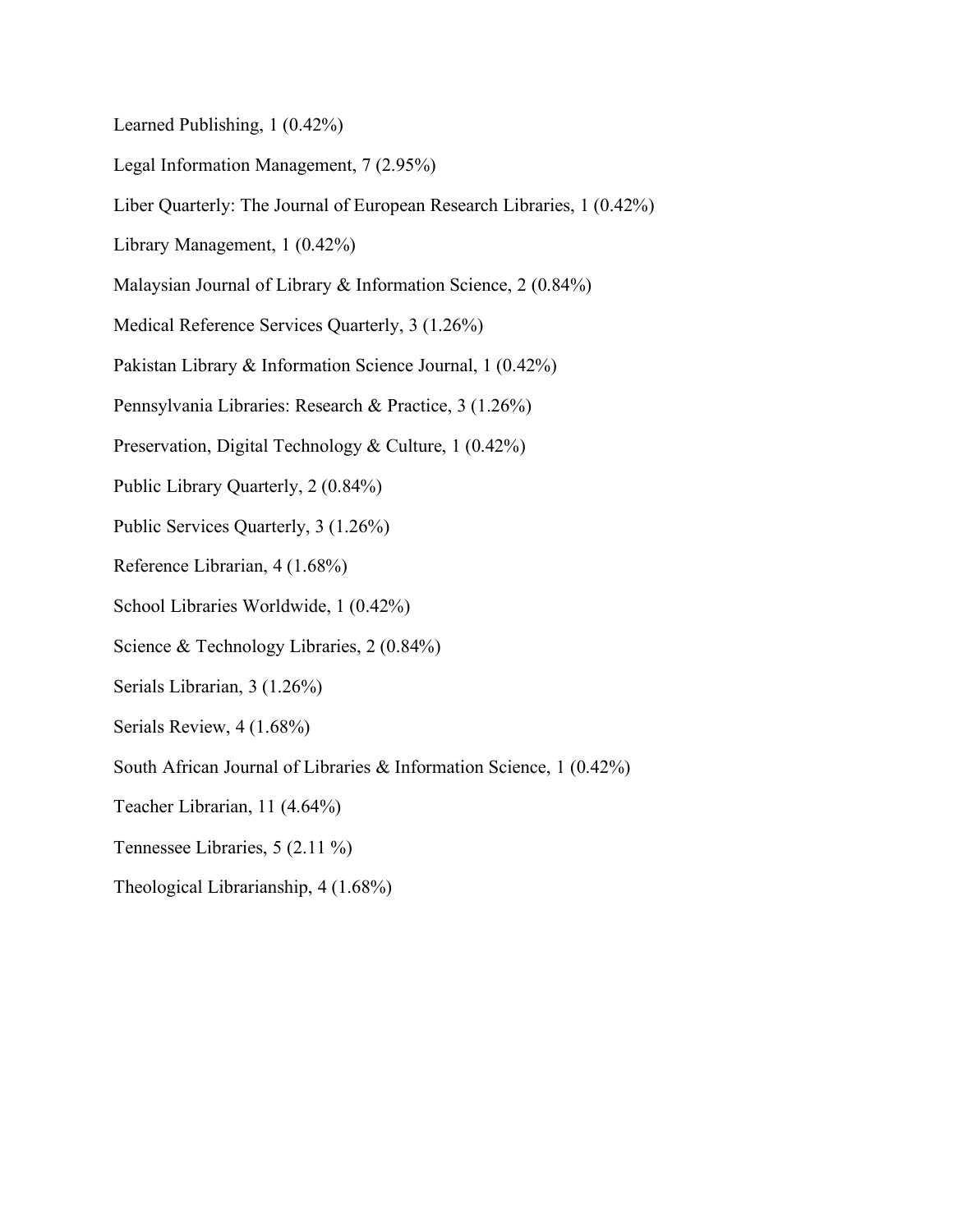

*Figure 1. Popular topics across all articles (n=237)*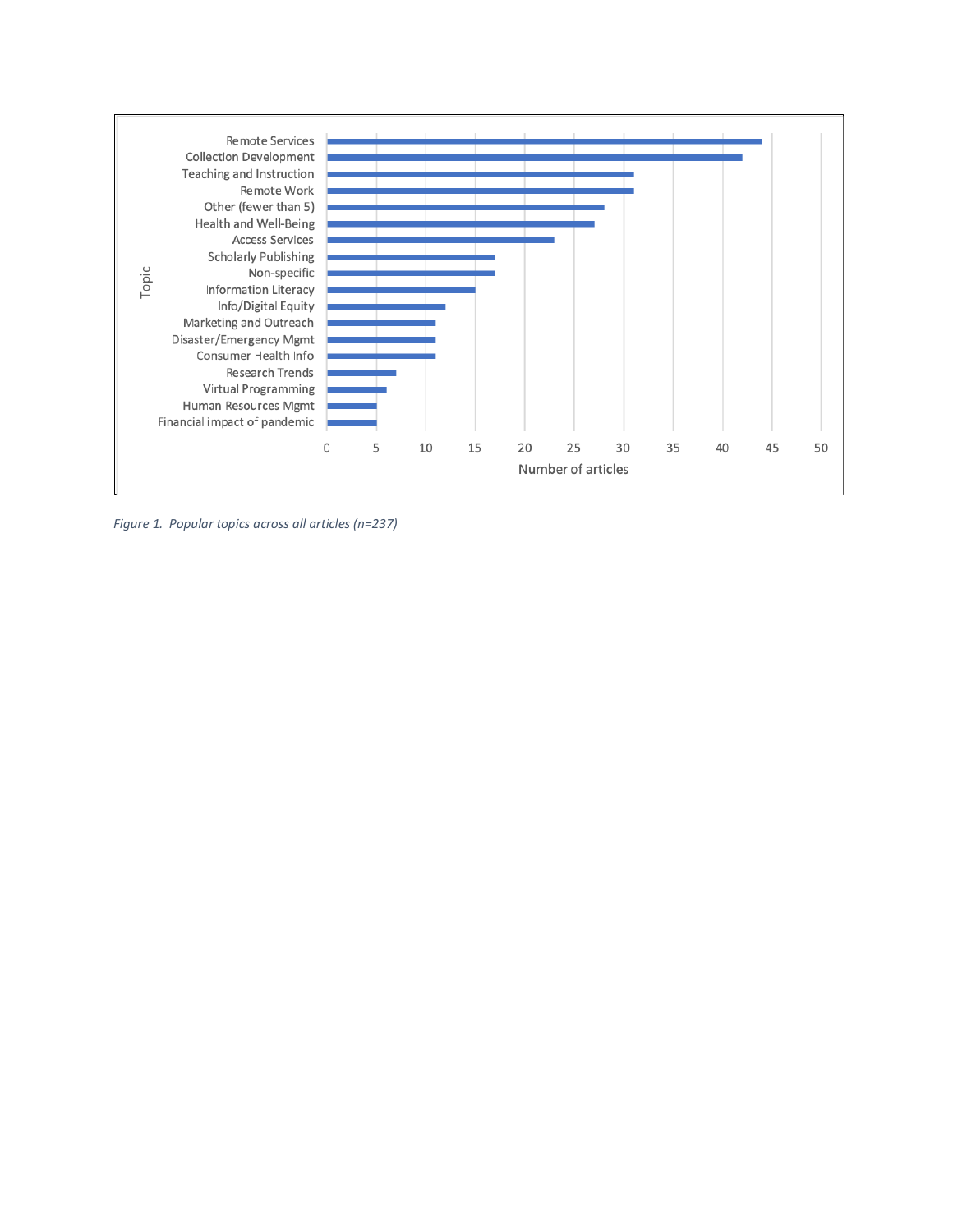

*Figure 2. Popular topics for academic libraries (n=69)*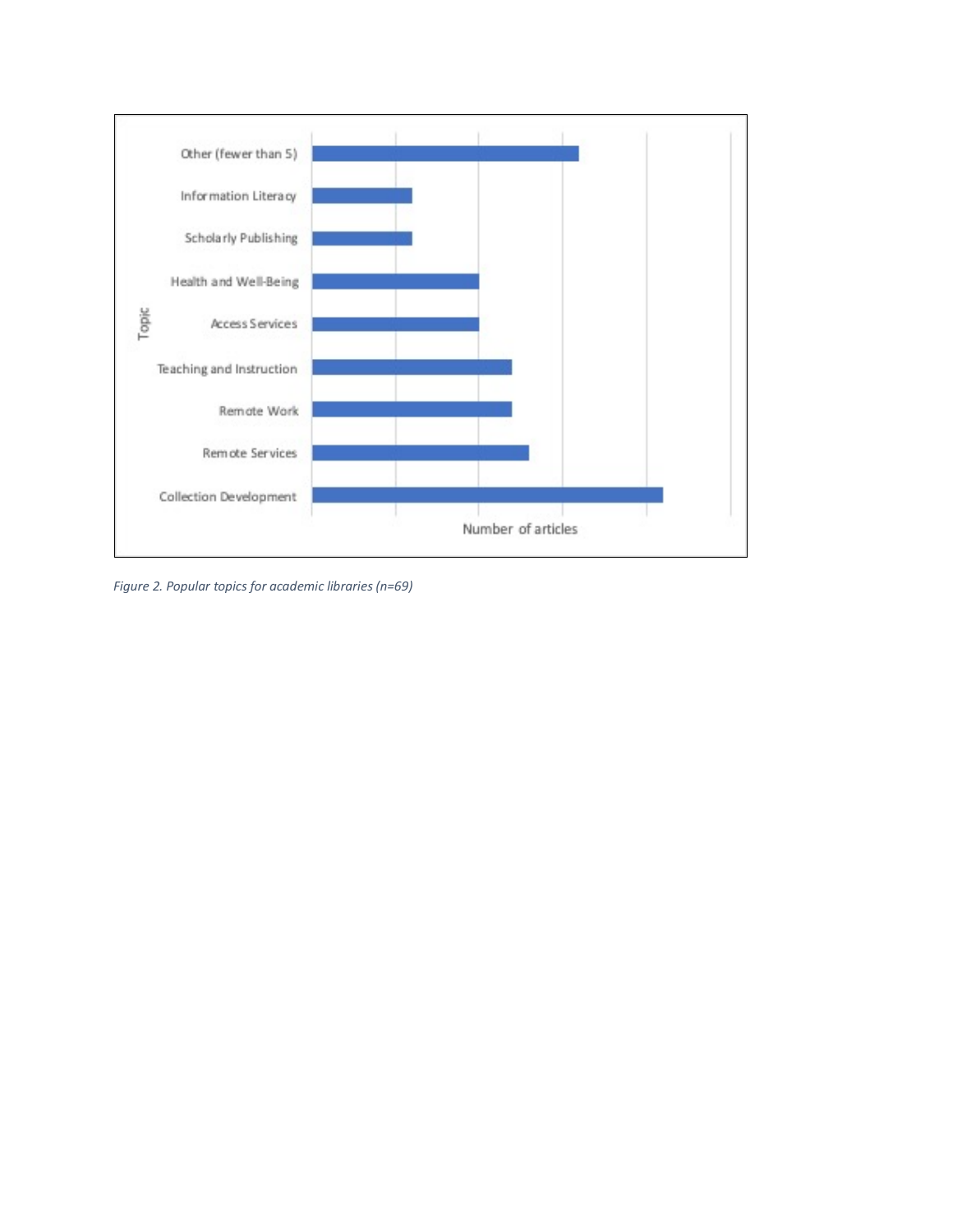

*Figure 3. Popular topics for medical or health sciences libraries (n=23)*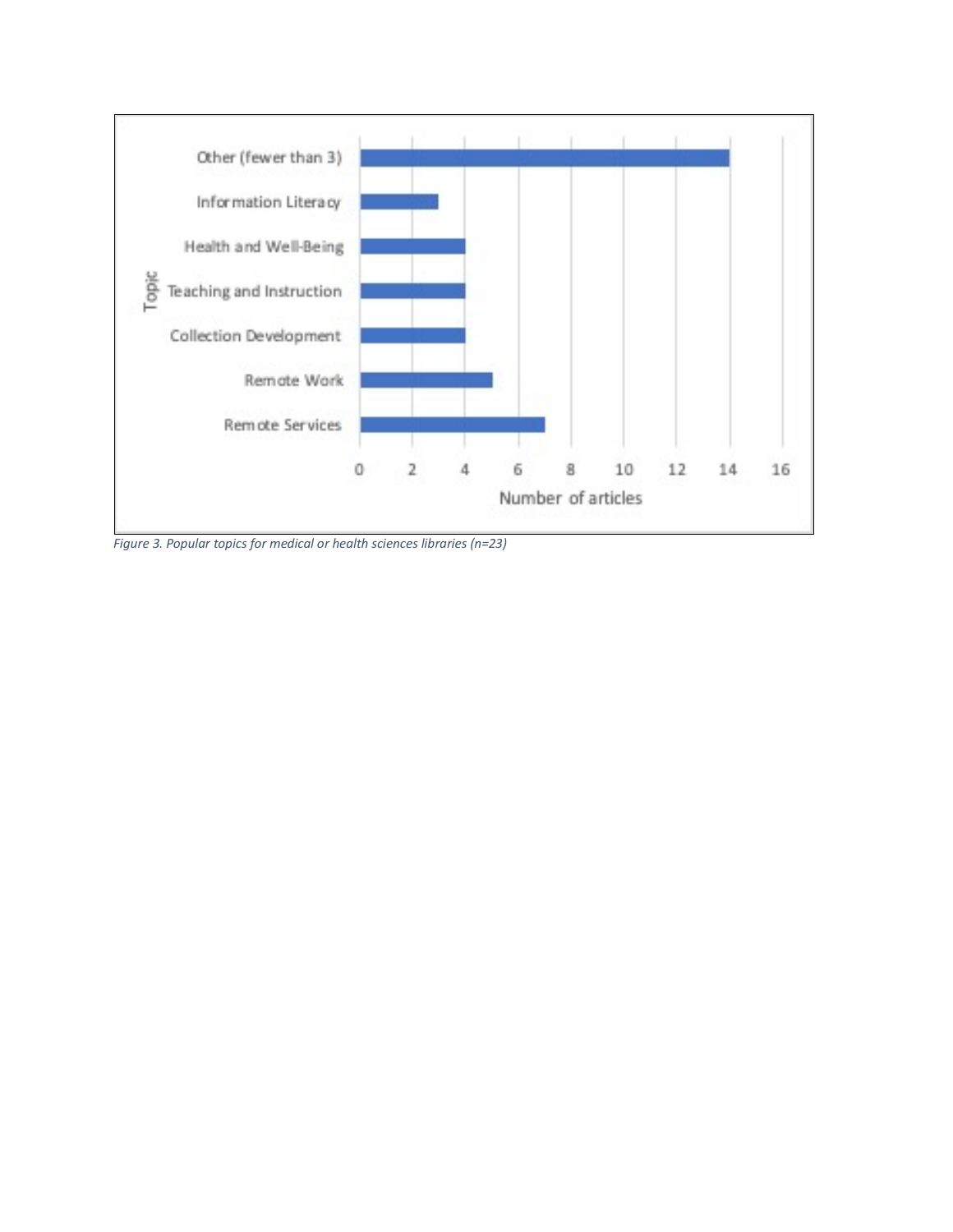

*Figure 4. Popular topics for school libraries (n=23)*